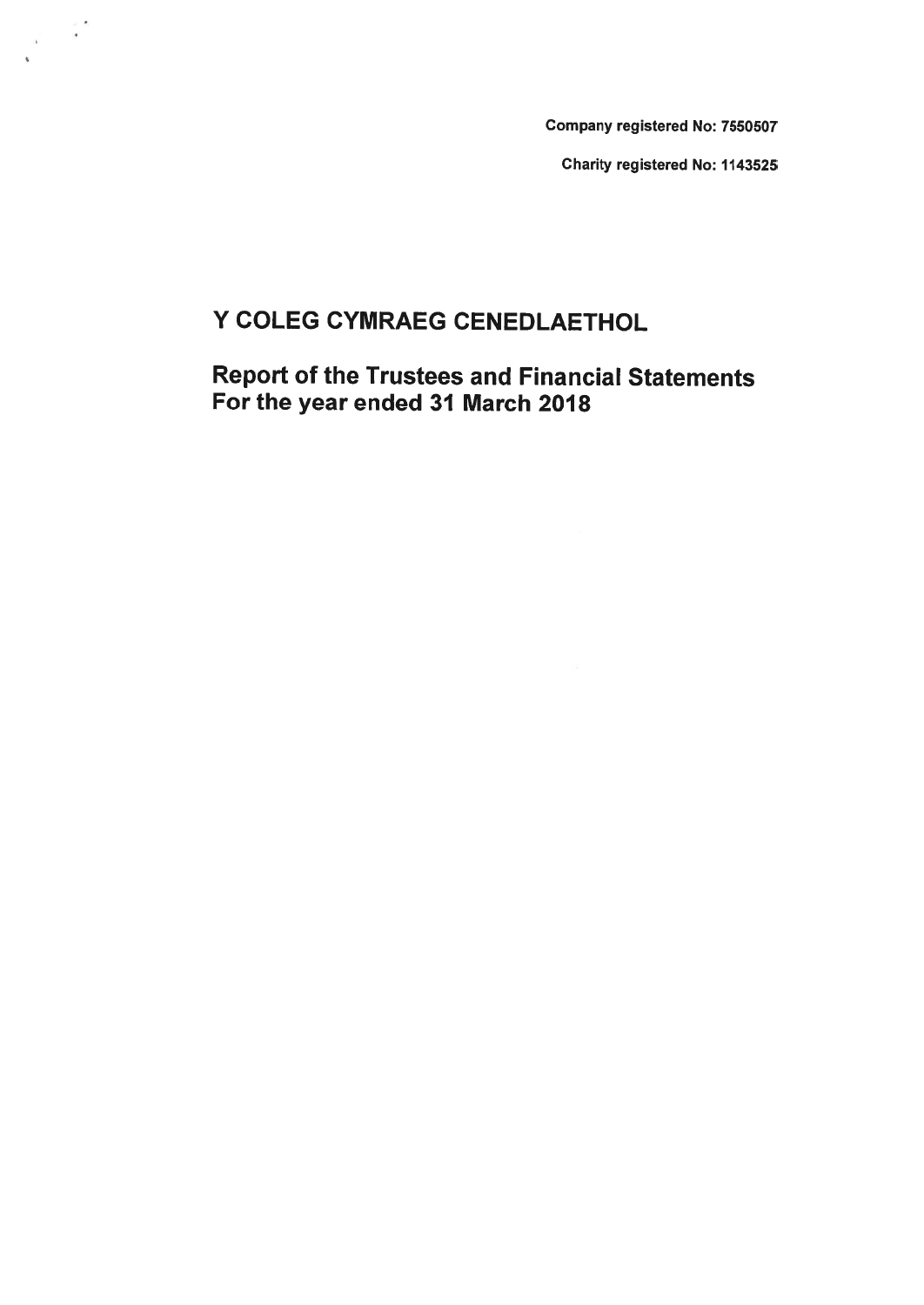### Report of the Trustees and financial statements for the year ended 31 March 2018

 $\frac{1}{2} \frac{1}{\sqrt{2}}$ 

|                                                                                     | <b>PAGE</b>    |
|-------------------------------------------------------------------------------------|----------------|
| LEGAL AND ADMINISTRATIVE INFORMATION                                                | 1              |
| REPORT OF THE TRUSTEES FOR THE YEAR ENDED 31 MARCH<br>2018                          | $\overline{2}$ |
| INDEPENDENT AUDITORS' REPORT TO THE MEMBERS OF<br>Y COLEG CYMRAEG CENEDLAETHOL      | 9              |
| STATEMENT OF FINANCIAL ACTIVITIES (INCLUDING THE INCOME<br>AND EXPENDITURE ACCOUNT) | 12             |
| <b>BALANCE SHEET AS AT 31 MARCH 2018</b>                                            | 13             |
| STATEMENT OF CASH FLOWS                                                             | 14             |
| NOTES TO THE FINANCIAL STATEMENTS                                                   | 15             |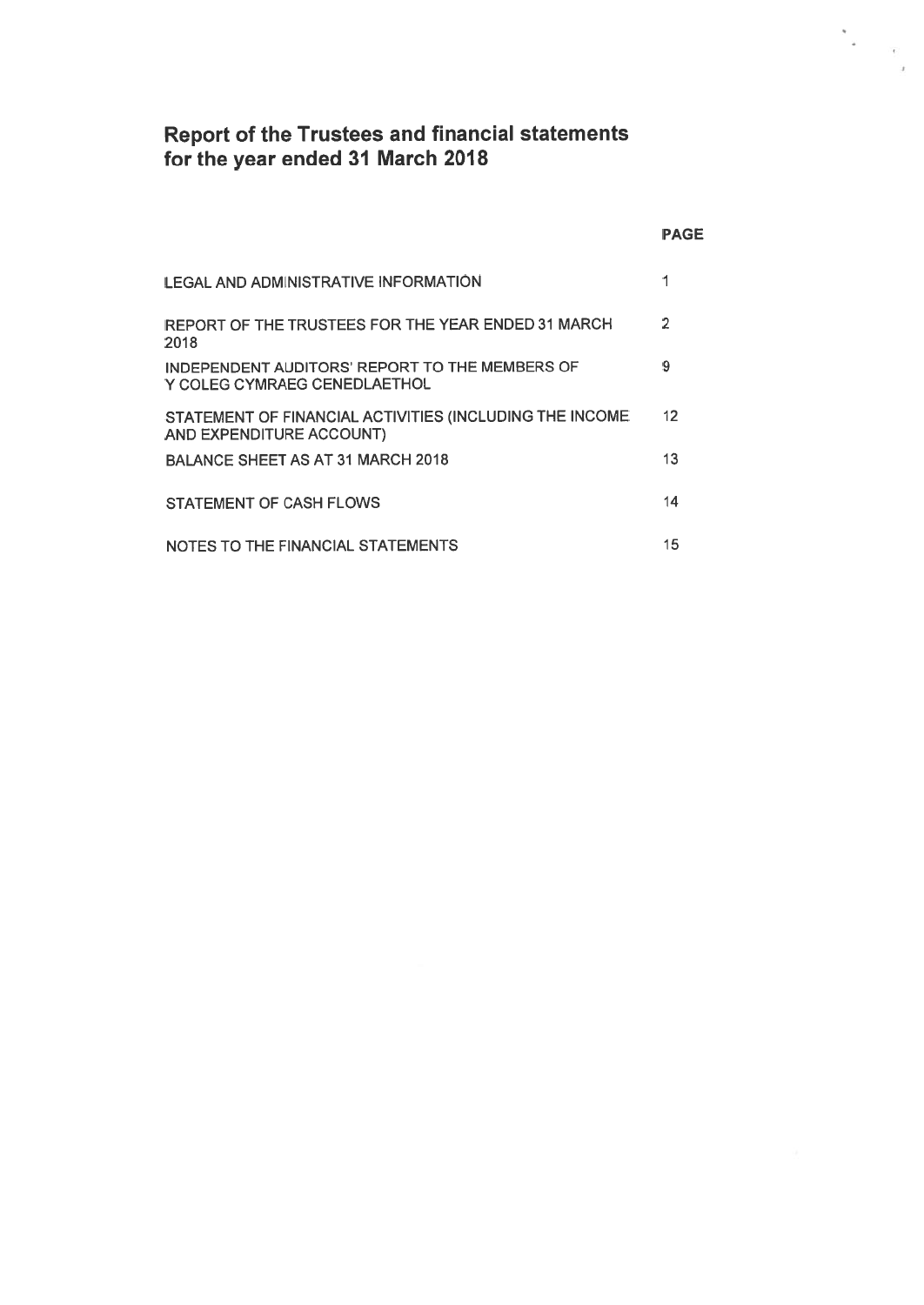### Legal and administrative information

### Trustees and Directors

 $\frac{1}{2}$ 

 $\bar{\lambda}$ 

- Chair Dr Haydn E. Edwards
- Directors Pedr ap Llwyd (Appointed <sup>1</sup> April 2018) William David Callaway Professor Iwan Rhun Davies Dr Thomas Gerald Hunter Gwilym Dyfri Jones Dr Thomas Hefin Jones Dr Rhodri Liwyd Morgan Limos Ann Roberts (Appointed 1 April 2018) Professor Hywel Rhys Thomas leuan Wyn

| Registered Y Llwyfan<br>office | <b>Heol Y Coleg</b><br>Caerfyrddin<br>Sir Gaerfyrddin |
|--------------------------------|-------------------------------------------------------|
|                                | <b>SA31 3EQ</b>                                       |

Registered 07550507 (England and Wales) number Status Company limited by guarantee Charity 1143525 number

 $\mathbf{1}$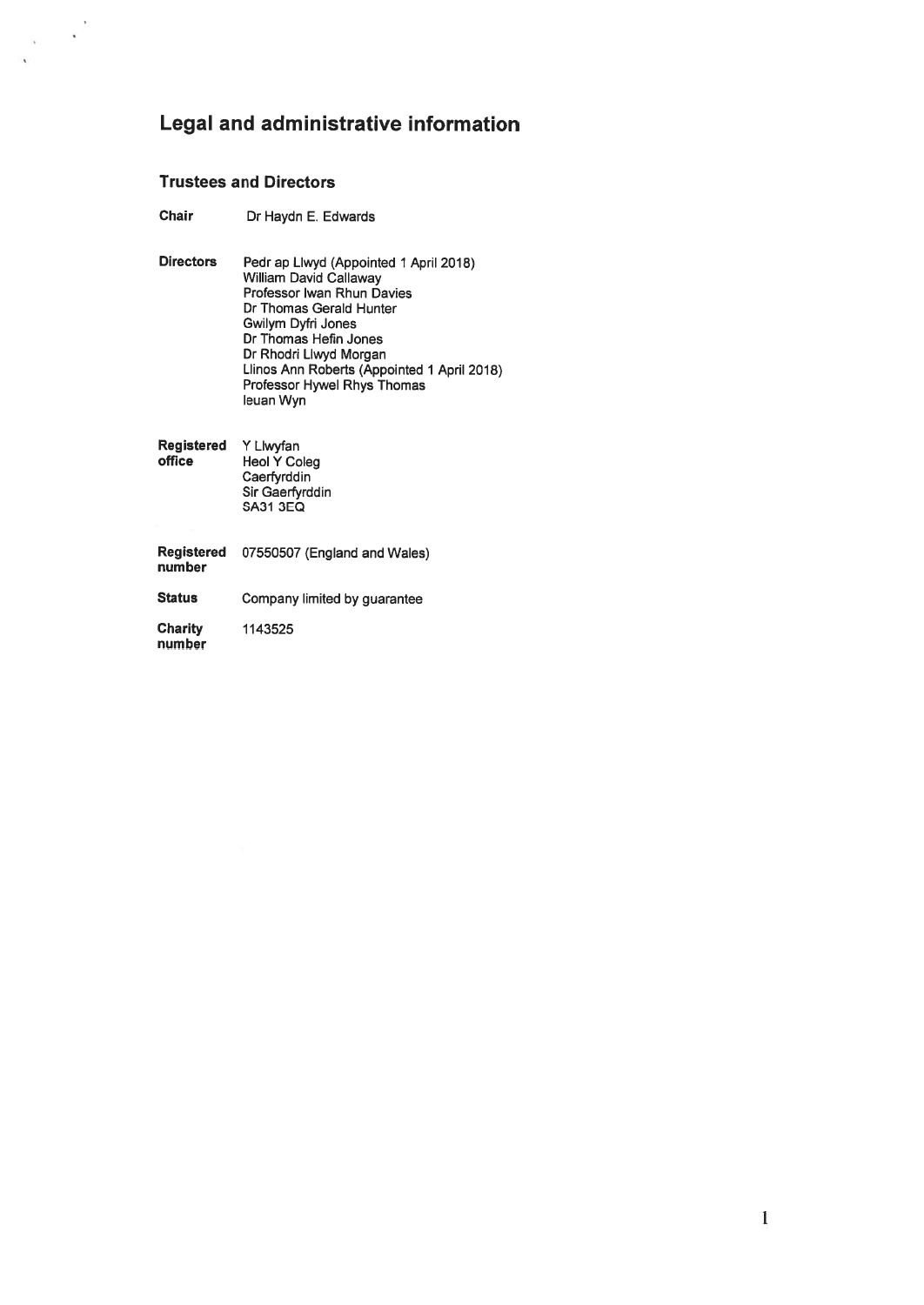### Report of the Trustees for the year ended 31 March 2018

The Trustees are pleased to presen<sup>t</sup> their annual directors' report, together with the financial statements of the Charity for the year ended 31 March 2018 which are also prepared to meet the requirements for <sup>a</sup> directors' repor<sup>t</sup> and accounts for Companies Act purposes.

The financial statements comply with the Charities Act 2011, the Companies Act 2006, the Memorandum and Articles of Association and Reporting by Charities, Statement of Recommended Practice applicable to charities preparing their accounts in accordance with the Financial Reporting Statement applicable in the UK and Republic of Ireland (FRS102) (effective 1 January 2015) (Charities SORP (FRS102)).

#### Chair's Report

Significant further strides have been taken during the year towards meeting the Colegs objectives, at <sup>a</sup> time of constant change and significant financial uncertainty within the Higher Education sector in Wales and beyond. During the year we have conducted considerable analysis of the progress of Welsh medium teaching at institutions supported by the Coleg. The clear growth in student numbers, staff teaching in Welsh and the breadth and depth of Welsh medium provision across universities is significant. The Coleg has welcomed the decision of Welsh Government, following the recommendations by <sup>a</sup> Task and Finish Group chaired by Delyth Evans, to extend the remit of the Coleg to include the Further Education (FE) and Work Based Learning (WBL) sectors. Since January 2018 we have been working with colleagues in Welsh Government and the FE and WBL sectors to ensure <sup>a</sup> robust and ambitious plan is pu<sup>t</sup> in place, backed by suitable resources.

2017/18 was <sup>a</sup> landmark year for the Coleg as <sup>a</sup> significant proportion of the funding for the Academic Staffing Scheme came to an end and the transition to subject grants and university funding moved forward. I am very pleased to repor<sup>t</sup> that the vast majority of these lecturers were offered permanen<sup>t</sup> contracts by their institutions and continue to teach through the medium of Welsh. 9 PhD Scholarships (jointly funded) were awarded during 2017/18, while a number of previous scholarship holders successfully completed their doctorates, and <sup>a</sup> number of others were appointed to academic or academic-related posts in universities. The Coleg's Branches in universities have been active in recruiting student and staff members to the Coleg. They have delivered <sup>a</sup> wide-ranging (and popular) programme of events and lectures for students and staff alike<sup>.</sup> The Coleg's electronic learning platforms continued to develop with <sup>a</sup> wide range of university modules and resources now hosted on Y Porth, the Coleg's virtual learning environment.

Over 3,000 students, over 3,000 prospective students, and over 900 staff were registered as members of the Coleg's academic community. Over 400 student (undergraduate and masters) scholarships were awarded. Three editions of the Coleg's research journal Gwerddon were published, along with <sup>a</sup> range of electronic resources in Welsh including new monographs and republishing digitally <sup>a</sup> number of out of print works. Gwerfyl Roberts, and Professor Gareth Roberts were inaugurated honorary fellows of the Coleg.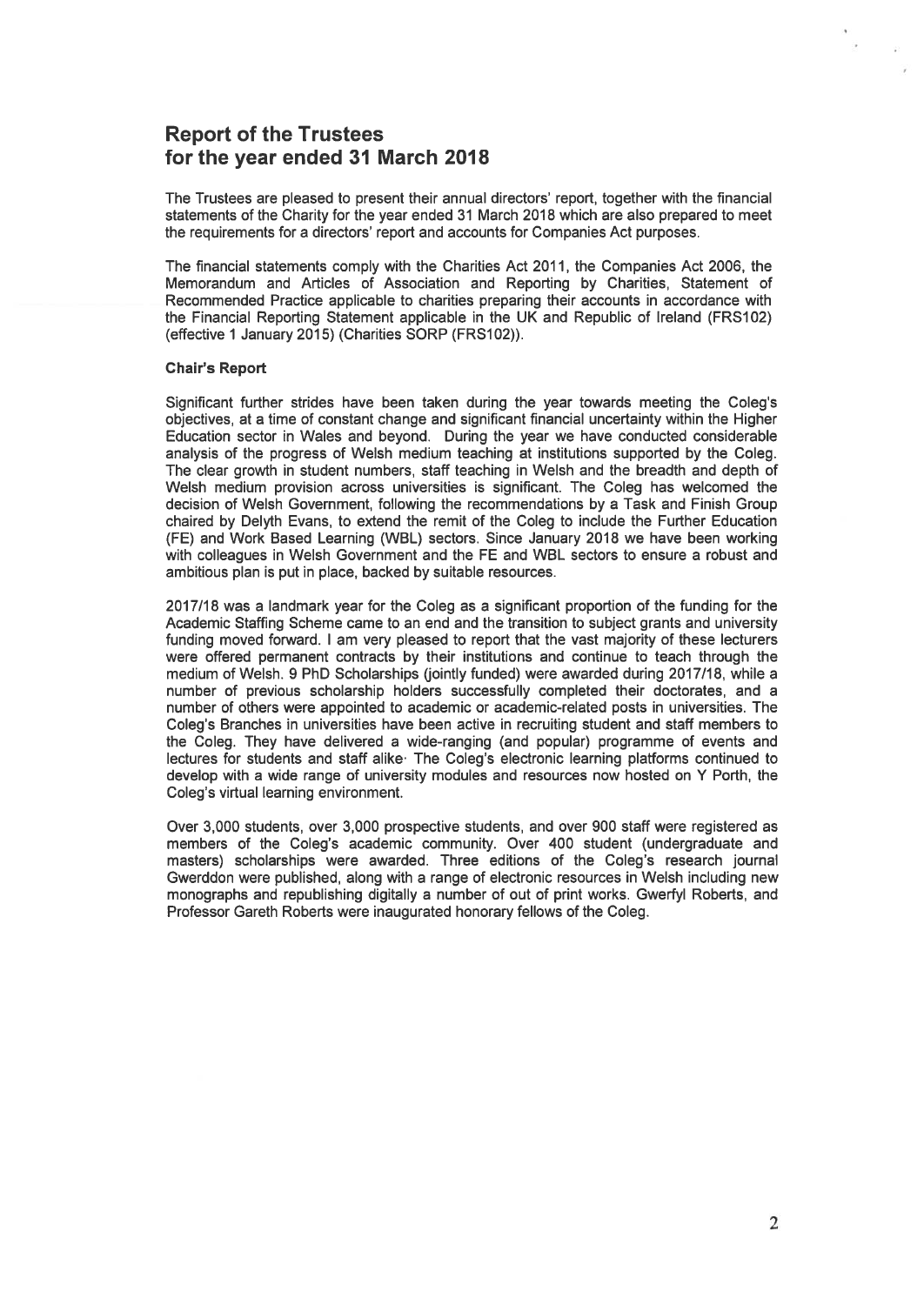#### Our purpose and activities

#### Charitable objects

The object of the Coleg shall be, for the benefit of the public, to advance learning and knowledge by:

- (a) promoting, maintaining, developing and <sup>p</sup>lanning Welsh medium and Welsh language provision and related activities in higher education, further education and continuing education in Wales, working with and through higher education institutions, further education institutions, schools and partner organisations in Wales; and
- (b) promoting, maintaining, developing and <sup>p</sup>lanning learning, acquiring, enhancing and improving the Welsh language communication skills of people generally, working with appropriate institutions in Wales or elsewhere.

#### Public benefit

The Trustees have taken into consideration the Charity Commissions' guidance on public benefit and recognised the two principles of public benefit and consider that as <sup>a</sup> charity the Coleg meets them. The Objectives of the Coleg are noted above.

- a) That there must be an identifiable benefit or benefits and they must be clear, related to the aims of the Coleg and must be balanced against any detriment or harm.
- b) That the benefits must be to the public or to <sup>a</sup> section of the public. That the beneficiaries must be appropriate to the aims and, if to <sup>a</sup> section of the public, must not be unreasonably restricted and that those in poverty must not be excluded from the opportunity to benefit.
- C) The potential beneficiaries of the Coleg's activities are those individuals who wish to undertake Welsh-medium or Welsh language higher education. This is open to all those who have the required skills and determination to seek higher education in this way.

#### Achievements and performance

These are set out in the Chair's Report.

### Plans for future periods

We envisage that <sup>a</sup> number of significant developments will take <sup>p</sup>lace in the coming year. Following the extension of the Coleg's responsibilities to include the Further Education and Work Based Learning sectors, the Report prepare<sup>d</sup> by the Planning Group established jointly by Welsh Government and the Coleg will be published. The Report outlines <sup>a</sup> bold and ambitious strategy to develop Welsh medium provision in the post-compulsory sector and <sup>a</sup> number of initial steps will be initiated during the year. In relation to the Coleg's overall strategy, including its continuing role in Higher Education, <sup>a</sup> new Strategic Plan will be prepared and consulted upon during the year.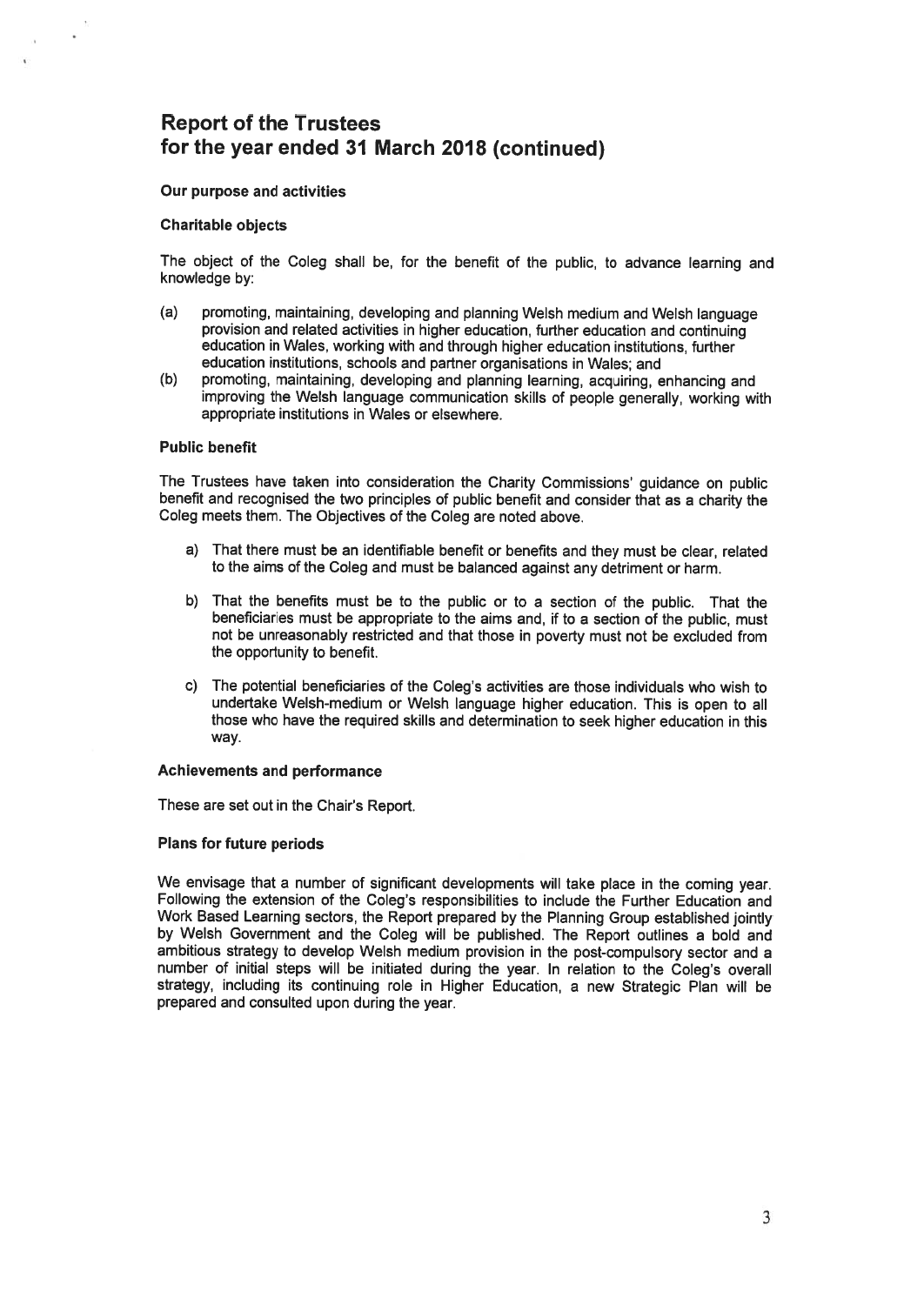### **Directors**

The directors who were in office during the year and up to the date of signing the financial statements are disclosed on page 1. The following changes in directors have taken place during the year and up to the date of signing of the financial statements:

Fflur Elm (resigned 26 June 2017) Ellen Rose Jones (resigned 29 April 2018) Linda Caroline Wyn (resigned 31 March 2018) Dr Gwyn Lewis (resigned 31 July 2018)

### Financial review

The results and financial position for the year ended 31 March 2018 are set out on pages 12 to 22, Revenue arises largely from funds received from the Welsh Government (period ended 31 March 2017: Higher Education Funding Council for Wales). The major par<sup>t</sup> of the costs in the year have been costs related to the funding of the Coleg's programme of activities, in the form of gran<sup>t</sup> funding to universities and the central costs of operating the Coleg.

### Reserves policy and going concern

The Trustees are satisfied that the Coleg's assets are adequate to fulfil its obligations in relation to its projected commitments.

The levels of reserves held are considered appropriate to ensure that the Coleg can meet its objectives and are consistent with the Reserves Policy.

### Structure, governance and managemen<sup>t</sup>

The Board comprises the Chair and twelve members appointed in accordance with the Instrument of Government of the Coleg. A clear distinction is drawn between the role of the Chair and that of the Coleg's Chief Executive. Those matters specifically reserved to the Board for decision are set out in the Articles of Association of the Coleg. The Board holds to itself the responsibilities for the ongoing strategic direction of the Coleg, the effective and efficient use of resources and the approval of major developments and receives regular reports from senior management.

The Board usually meets three times <sup>a</sup> year and, following <sup>a</sup> governance review, has three standing Committees (Academic Board, Audit and Risk Committee, and Finance and General Purposes Committee).

The Academic Board advises the Board of Directors on academic matters. It maintains <sup>a</sup> permanen<sup>t</sup> focus on academic planning within the Coleg, and leads the process of monitoring progress against targets noted in the Academic Strategy along with overseeing the formal reviews of the relevant subject plans.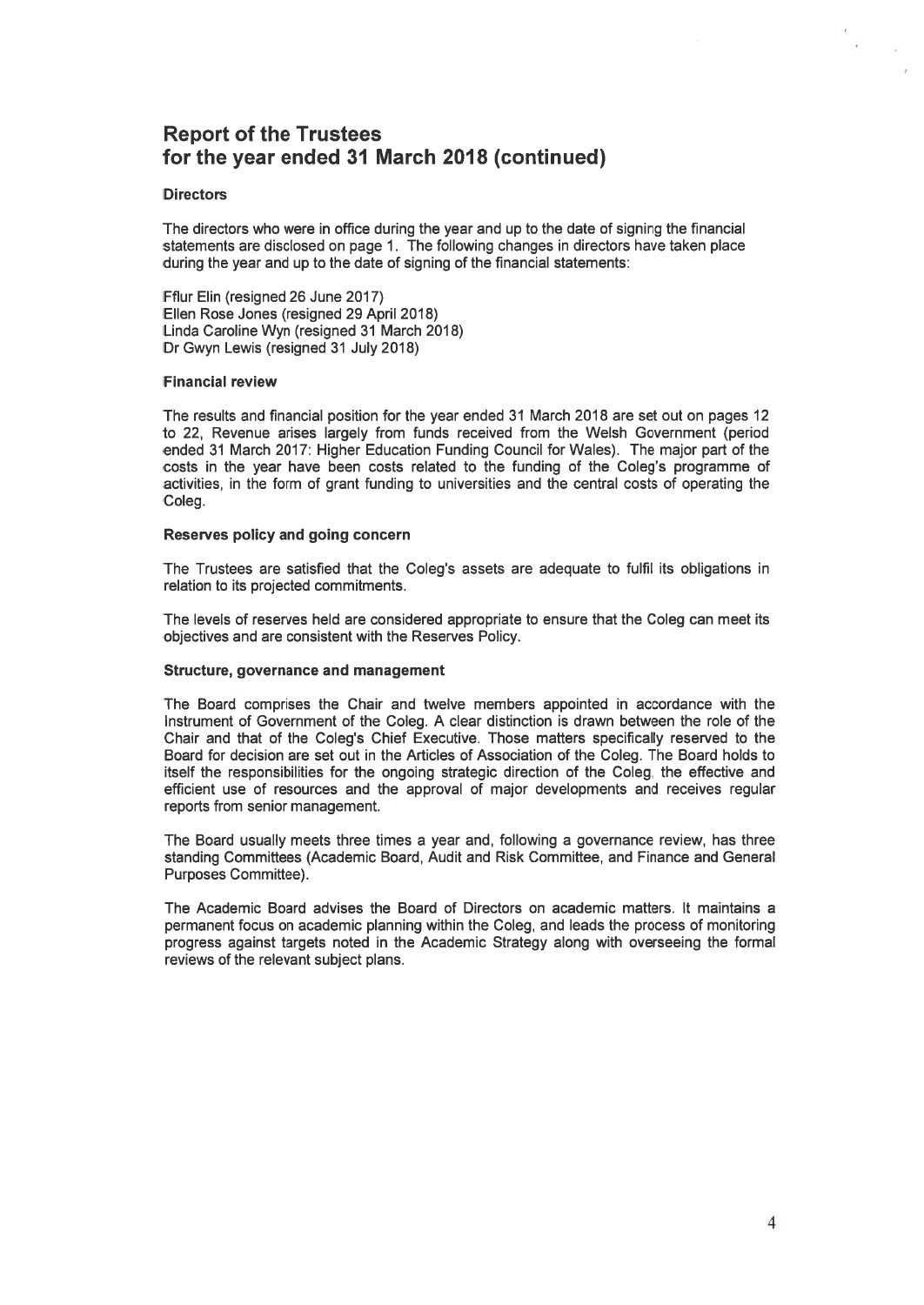#### Structure, governance and managemen<sup>t</sup> (continued)

i.

The Audit and Risk Committee reviews the process for ensuring the effectiveness of the financial and other (non-academic) internal control systems. The Audit and Risk Committee also makes recommendations on the appointment of external auditors and internal auditors and reviews the financial statements of the Coleg and prior to submission to the Board, reviews the managemen<sup>t</sup> letter, and receives and considers progress reports on areas of significant risk identified by academic management. In addition the Audit and Risk Committee receives and considers reports as they affect the Coleg's business and monitors adherence with regulatory requirements. Whilst senior officers attend meetings of the Audit and Risk Committee as necessary, they are not members of the Committee.

The Coleg's internal Auditors, Baldwins have conducted several reviews during 2017/18 including reviews on budgeting, risk managemen<sup>t</sup> and payroll.

The Coleg as <sup>a</sup> charitable company is governe<sup>d</sup> by its Memorandum and Articles of Association, which provide for the appointment and re-appointment of Trustees.

Trustees are appointed for an initial term of four years, renewable for <sup>a</sup> maximum of another four year term. Meetings of the Trustees are attended by members of the Coleg's managemen<sup>t</sup> team, in particular the Chief Executive and members of the senior managemen<sup>t</sup> team, who presen<sup>t</sup> papers on their areas of responsibility.

The Trustees exercise oversight and supervision of all the Coleg's main functional areas, including academic development and <sup>p</sup>lanning, finance, human resources, staff development, marketing / communications, and information services.

The Trustees decide on the strategy for the Coleg. The implementation of the strategy and the operational managemen<sup>t</sup> is delegated to the Chief Executive and his colleagues.

The Coleg is committed to high standards of corporate governance. This statement describes how the relevant principles of corporate governance are applied to the Coleg.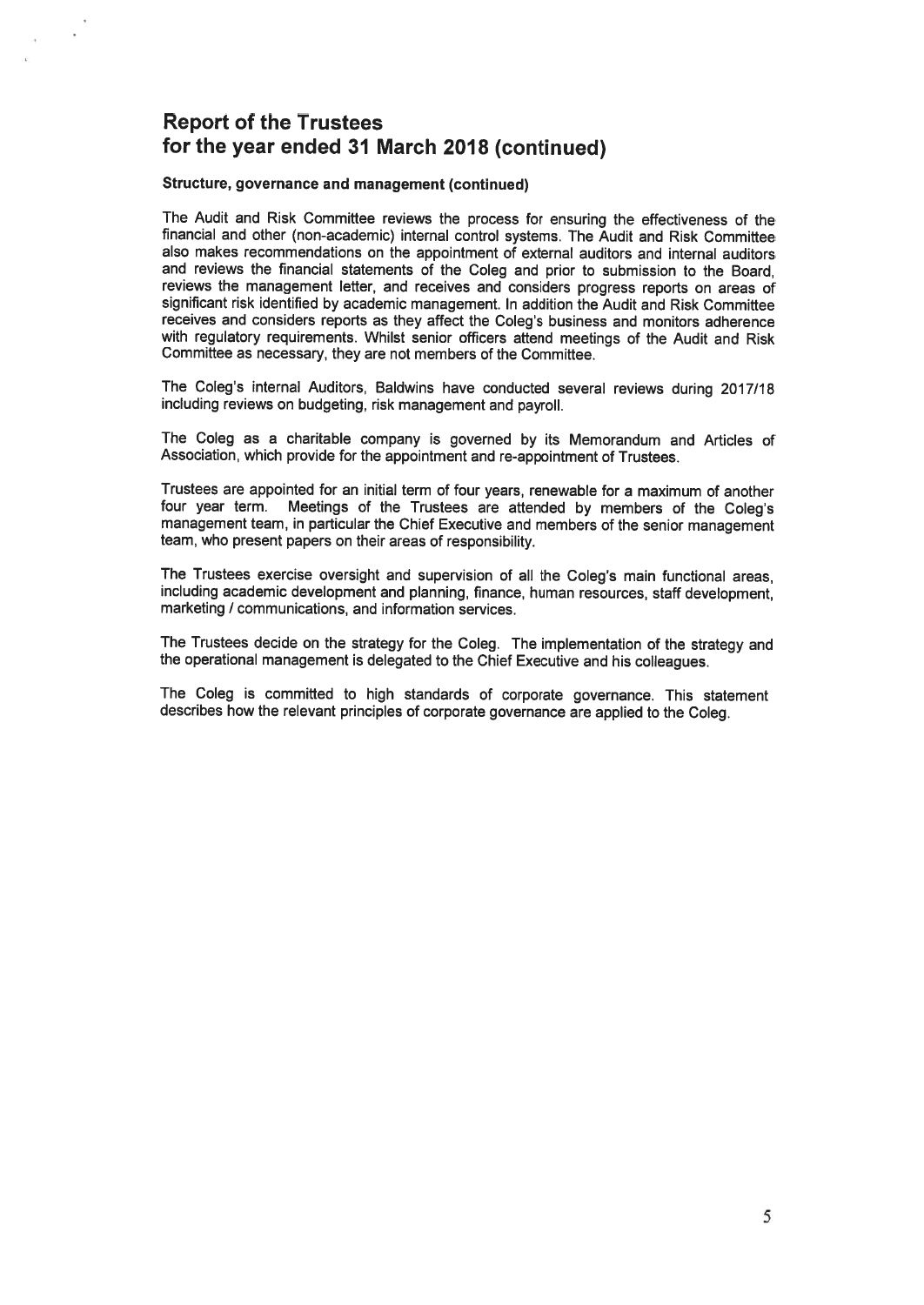### Risk management strategy

The Board carries the overall responsibility for ensuring there is <sup>a</sup> sound system of risk management, control and governance. The directors discharge this responsibility through the following elements:

- • $\bullet$   $\;\;$  Effective review by the board and relevant committees, particularly Audit and Risk;
- • Control systems which include policies, objectives and plans, managemen<sup>t</sup> of key risks and opportunities, monitoring of financial and operational performance, physical safeguarding of assets, segregation of duties, authorisation and approval procedures, and information systems;
- • $\bullet$   $\;$  The identification and management of risk embedded in all business systems.

The Coleg's approach for the effective managemen<sup>t</sup> of risk is set out below:

- • The Coleg focuses on the active managemen<sup>t</sup> of risk as an integral par<sup>t</sup> of the management process within every part of the organisation;
- • As par<sup>t</sup> of the risk managemen<sup>t</sup> framework, the Coleg clearly identifies risks of various kinds to the achievement of its objectives. These risks may be strategic or operational and may presen<sup>t</sup> potential implications for the Coleg's reputation, its financial position or its day to day operations or any combination thereof;
- • The Coleg actively encourages all managers to consider risk implications of each major decision, contract or project as <sup>a</sup> normal par<sup>t</sup> of their day to day work;
- • The Coleg integrates risk managemen<sup>t</sup> into the annual planning process which is the means by which the Board of Directors determine and co-ordinate the Coleg's academic and other activities;
- • The Board and the senior managemen<sup>t</sup> team endeavour to identify and focus on immediate and transient risks with strategic implications, which may change from week to week, as well as on the more substantial and permanen<sup>t</sup> risks which are identified in the Coleg's risk register;
- • Managers are expected to link risk identification to action, whether in mitigation of the risk or in response to it.
- • The managemen<sup>t</sup> team effectively operates the risk managemen<sup>t</sup> procedures as par<sup>t</sup> of the day to day operation of the company.
- The Board requires the Audit and Risk Committee to undertake an assessment three times <sup>a</sup> year of significant risk through <sup>a</sup> snapshot assessment, and the Coleg's Risk Register has been further developed and enhanced in consultation with internal audit. The assessment is recorded through the risk register and is par<sup>t</sup> of the ongoing process of risk management. The risk register identifies significant risks and contains details of:
	- $\circ$  the nature of the risk
	- $\circ$   $\;$  its potential and likelihood of the impact
	- $\circ$  the 'owner' of the risk
	- $\circ$  the control processes which manage the risk
	- $\circ$   $\,$  the potential and likelihood of the impact following the control processes

The Audit and Risk Committee regularly reviews the adequacy of the process of risk managemen<sup>t</sup> at the Coleg as it continues to be developed.

The Board is of the view that there is an ongoing process for identifying, evaluating and managing the Coleg's significant risks that has been in place for the year ended 31 March 2018 and in place up to the date of approval of the annual repor<sup>t</sup> and financial statements and that it is regularly reviewed by the Board.

 $\alpha$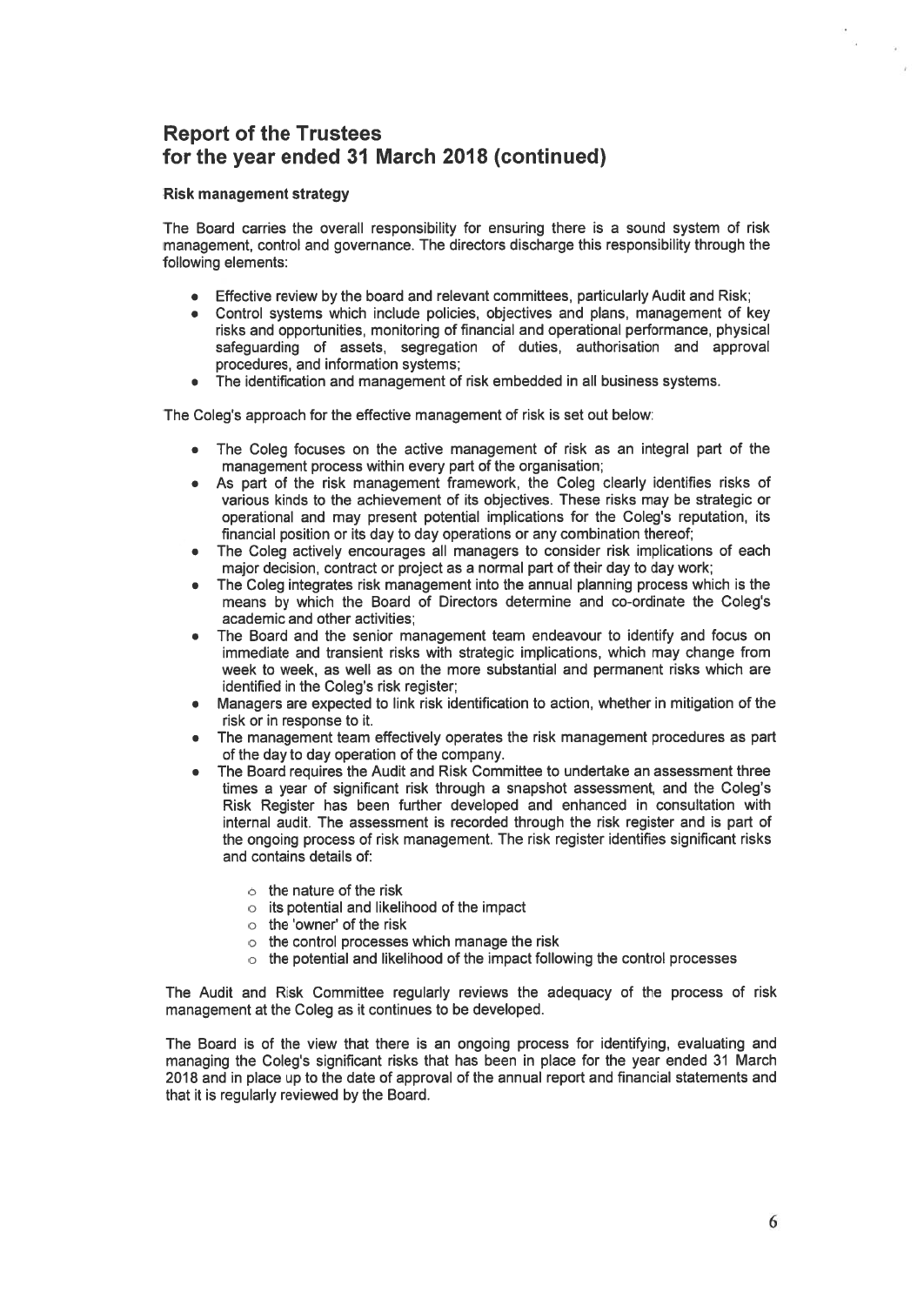#### Statement of Trustees' responsibilities

The Trustees (who are also directors of <sup>Y</sup> Coleg Cymraeg Cenedlaethol for the purposes of company law) are responsible for preparing the Report of the Trustees and financial statements in accordance with applicable law and regulations.

Company law requires the Trustees to prepare financial statements for each financial period. Under that law the Trustees have prepared the financial statements in accordance with United Kingdom Accounting Standards, comprising FRS 102 "The Financial Reporting Standard applicable in the UK and Republic of Ireland", and applicable law (United Kingdom Generally Accepted Accounting Practice). Under company law the Trustees must not approve the financial statements unless they are satisfied that they <sup>g</sup>ive <sup>a</sup> true and fair view of the state of the affairs of the charitable company and of the incoming resources and application of resources, including the income and expenditure, of the charitable company for that period. In preparing these financial statements, the Trustees are required to:

- select suitable accounting policies and then apply them consistently;
- • observe the methods and principles in the Statement of Recommended Practice: Accounting and Reporting by Charities (2015);
- •make judgments and estimates that are reasonable and prudent;
- • state whether applicable UK Accounting Standards, comprising FRS 102, have been followed, subject to any material departures disclosed and explained in the financial statements and
- prepare the financial statements on the going concern basis unless it is inappropriate to presume that the charitable company will continue in business.

The Trustees are responsible for keeping adequate accounting records that are sufficient to show and explain the charitable company's transactions and disclose with reasonable accuracy at any time the financial position of the charitable company and enable them to ensure that the financial statements comply with the Companies Act 2006. They are also responsible for safeguarding the assets of the charitable company and hence for taking reasonable steps for the prevention and detection of fraud and other irregularities.

The Trustees are responsible for the maintenance and integrity of the charitable company's website. Legislation in the United Kingdom governing the preparation and dissemination of financial statements may differ from legislation in other jurisdictions.

### Disclosure of information to auditors

In so far as the trustees are aware:

- • there is no relevant audit information of which the charitable company's auditors' are unaware; and
- • the trustees have taken all steps that they ought to have taken to make themselves aware of any relevant audit information and to establish that the auditors are aware of that information.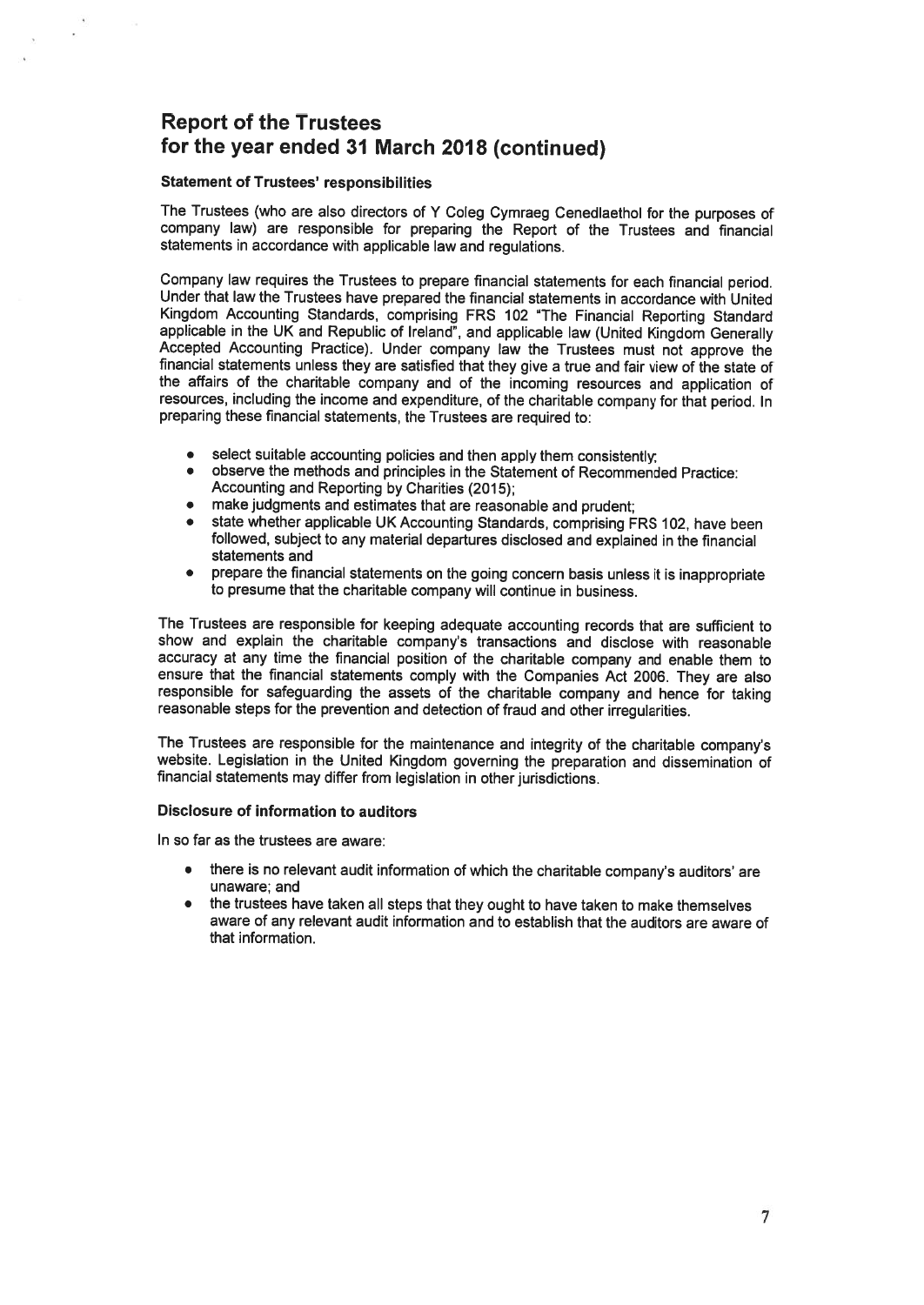#### Independent auditors

The auditors, PricewaterhouseCoopers LLP, will be proposed for re-appointment in accordance with Section 487(2) of the Companies Act 2006.

### Small companies exemption

In preparing this report, the directors have taken advantage of the small companies exemptions provided by section 415A of the Companies Act 2006.

This report was approved by the Trustees on  $13 \text{ Dec}_e$   $\sqrt{6}$  /  $20$  and signed on their behalf by

Name: Dr Haydn E Edwards Y Coleg Cymraeg Cenedlaethol

 $\sim$ 

.<br>District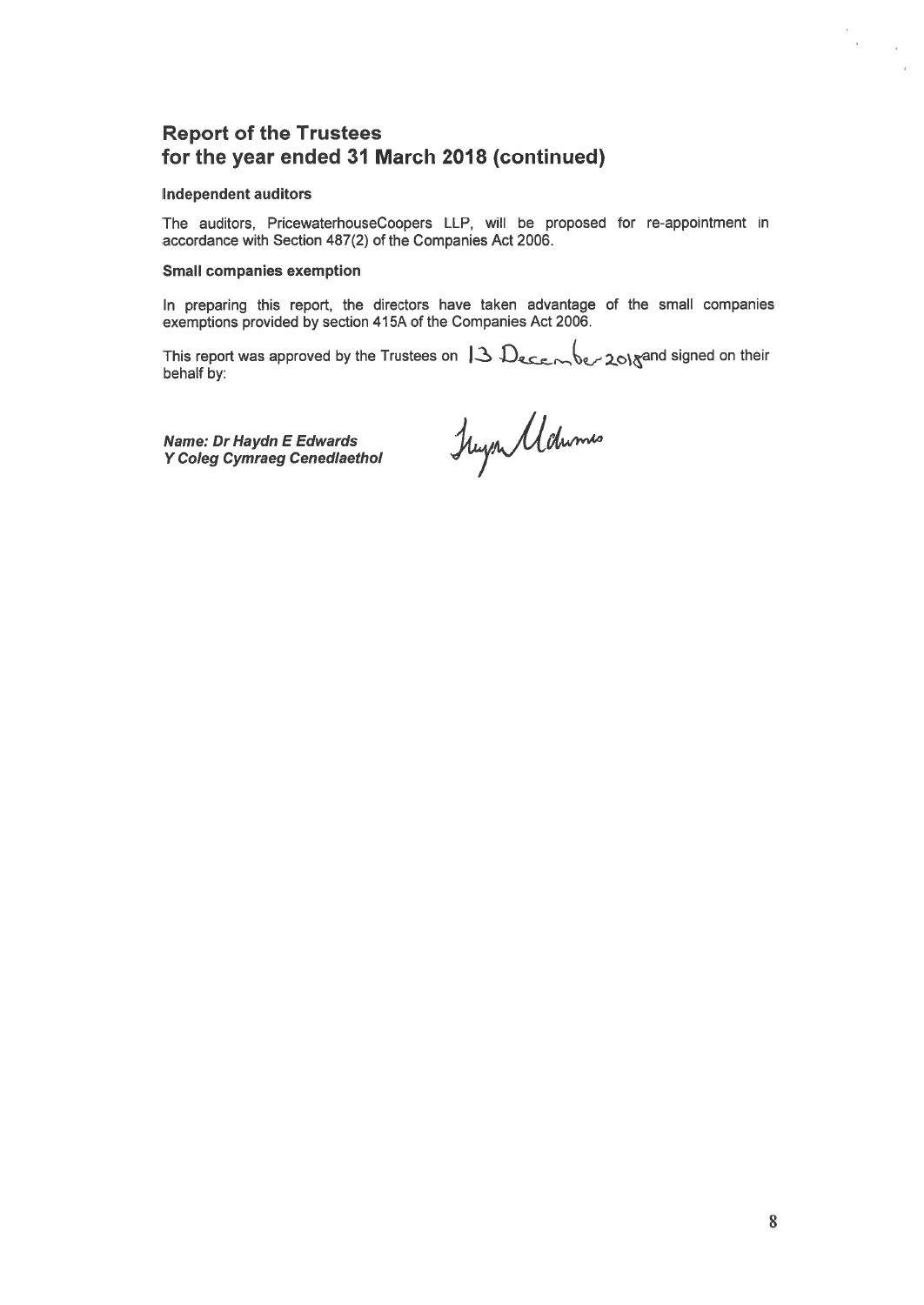## Independent auditors' report to the members of Y Coleg Cymraeg Cenedlaethol

## Report on the audit of the financial statements

### Opinion

In our opinion, <sup>Y</sup> Coleg Cymraeg Cenedlaethol's financial statements (the "financial statements"):

- <sup>g</sup>ive <sup>a</sup> true and fair view of the state of the charitable company's affairs as at <sup>31</sup> March <sup>2018</sup> and of its incoming resources and application of resources, including its income and expenditure, and cash flows, for the year then ended;
- • have been properly prepared in accordance with United Kingdom Generally Accepted Accounting Practice (United Kingdom Accounting Standards, comprising FRS <sup>102</sup> "The Financial Reporting Standard applicable in the UK and Republic of Ireland", and applicable law); and
- •have been prepared in accordance with the requirements of the Companies Act 2006.

We have audited the financial statements, included within the Report of the Trustees and Financial Statements (the "Annual Report"), which comprise: the balance sheet as at 31 March 2018; the statement of financial activities (including the income and expenditure account), the statement of cash flows for the year then ended; and the notes to the financial statements.

## Basis for opinion

We conducted our audit in accordance with International Standards on Auditing (UK) ("ISAs (UK)") and applicable law. Our responsibilities under ISAs (UK) are further described in the Auditors' responsibilities for the audit of the financial statements section of our report. We believe that the audit evidence we have obtained is sufficient and appropriate to provide <sup>a</sup> basis for our opinion.

### Independence

We remained independent of the charitable company in accordance with the ethical requirements that are relevant to our audit of the financial statements in the UK, which includes the FRC's Ethical Standard and we have fulfilled our other ethical responsibilities in accordance with these requirements.

# Conclusions relating to going concern

We have nothing to repor<sup>t</sup> in respec<sup>t</sup> of the following matters in relation to which ISAs (UK) require us to repor<sup>t</sup> to you when:

- • the trustees' use of the going concern basis of accounting in the preparation of the financial statements is not appropriate; or
- • the trustees have not disclosed in the financial statements any identified material uncertainties that may cast significant doubt about the charitable company's ability to continue to adopt the going concern basis of accounting for <sup>a</sup> period of at least twelve months from the date when the financial statements are authorised for issue.

However, because not all future events or conditions can be predicted, this statement is not <sup>a</sup> guarantee as to the charitable company's ability to continue as <sup>a</sup> going concern.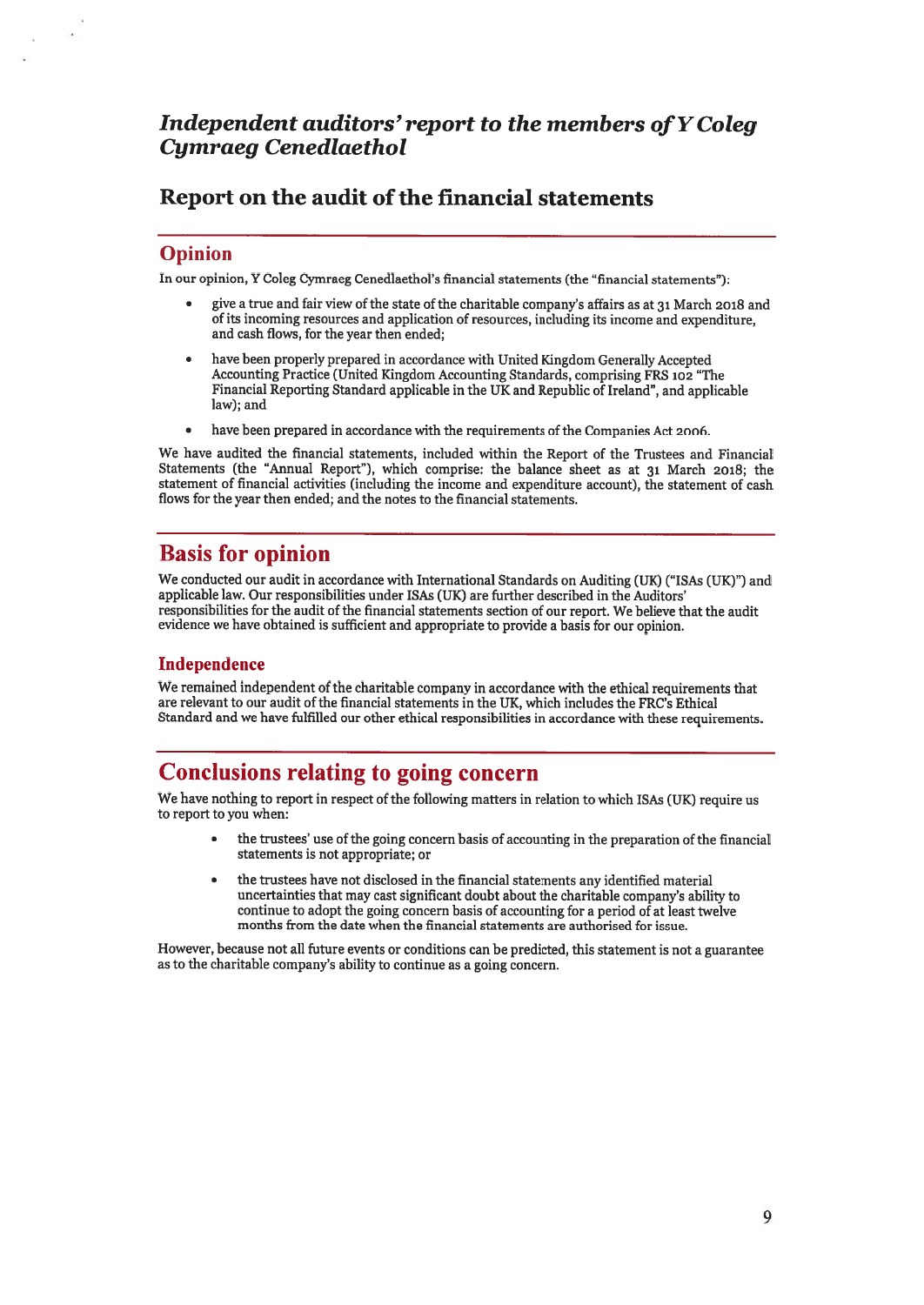## Independent auditors'report to the members ofYColeg Cymraeg Cenedlaethol (continued)

### Reporting on other information

The other information comprises all of the information in the Annual Report other than the financial statements and our auditors' repor<sup>t</sup> thereon. The trustees are responsible for the other information. Our opinion on the financial statements does not cover the other information and, accordingly, we do not express an audit opinion or, excep<sup>t</sup> to the extent otherwise explicitly stated in this report, any form of assurance thereon.

In connection with our audit of the financial statements, our responsibility is to read the other information and, in doing so, consider whether the other information is materially inconsistent with the financial statements or our knowledge obtained in the audit, or otherwise appears to be materially misstated. If we identify an apparen<sup>t</sup> material inconsistency or material misstatement, we are required to perform procedures to conclude whether there is <sup>a</sup> material misstatement of the financial statements or a material misstatement of the other information. If, based on the work we have performed, we conclude that there is <sup>a</sup> material misstatement of this other information, we are required to repor<sup>t</sup> that fact. We have nothing to report based on these responsibilities.

Based on the responsibilities described above and our work undertaken in the course of the audit, ISAs (UK) require us also to repor<sup>t</sup> certain opinions and matters as described below.

### Report of the Trustees

In our opinion, based on the work undertaken in the course of the audit the information given in the Report ofthe Trustees for the financial year for which the financial statements are prepared is consistent with the financial statements; and the Report of the Trustees has been prepared in accordance with applicable legal requirements.

In addition, in light of the knowledge and understanding of the charitable company and its environment obtained in the course of the audit, we are required to repor<sup>t</sup> if we have identified any material misstatements in the Report of the Trustees. We have nothing to repor<sup>t</sup> in this respect.

## Responsibilities for the financial statements and the audit

### Responsibilities of the trustees for the financial statements

As explained more fully in the Statement of Trustees' Responsibilities set out on page 7, the trustees are responsible for the preparation of the financial statements in accordance with the applicable framework and for being satisfied that they give <sup>a</sup> true and fair view. The trustees are also responsible for such internal control as they determine is necessary to enable the preparation of financial statements that are free from material misstatement, whether due to fraud or error.

In preparing the financial statements, the trustees are responsible for assessing the charitable company's ability to continue as <sup>a</sup> going concern, disclosing as applicable, matters related to going concern and using the going concern basis of accounting unless the trustees either intend to liquidate the charitable company or to cease operations, or have no realistic alternative but to do so.

### Auditors' responsibilities for the audit of the financial statements

Our objectives are to obtain reasonable assurance about whether the financial statements as <sup>a</sup> whole are free from material misstatement, whether due to fraud or error, and to issue an auditors' repor<sup>t</sup> that includes our opinion. Reasonable assurance is <sup>a</sup> high level of assurance, but is not <sup>a</sup> guarantee that an audit conducted in accordance with ISAs (UK) will always detect <sup>a</sup> material misstatement when it exists. Misstatements can arise from fraud or error and are considered material if, individually or in the aggregate, they could reasonably be expected to influence the economic decisions of users taken on the basis of these financial statements.

A further description of our responsibilities for the audit of the financial statements is located on the Financial Reporting Council's website at: www.frc.org.uk/auditorsresponsibilities. This description forms par<sup>t</sup> of our auditors' report.

n.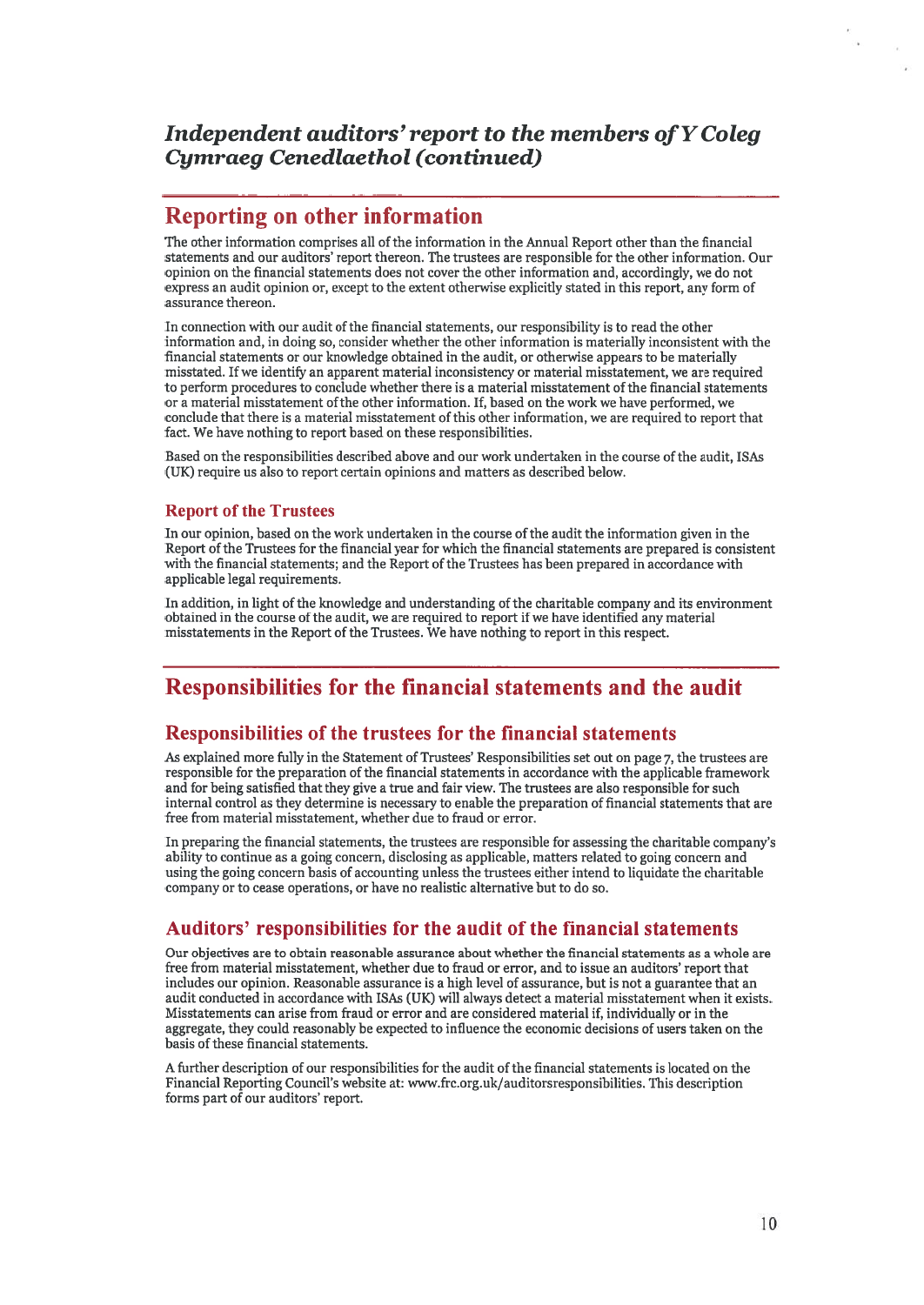## Independent auditors'report to the members ofYColeg Cymraeg Cenedlaethol (continued)

### Use of this repor<sup>t</sup>

This report, including the opinions, has been prepare<sup>d</sup> for and only for the charity's members as <sup>a</sup> body in accordance with Chapter 3 of Part 16 of the Companies Act 2006 and for no other purpose. We do not, in <sup>g</sup>iving these opinions, accep<sup>t</sup> or assume responsibility for any other purpose or to any other person to whom this repor<sup>t</sup> is shown or into whose hands it may come save where expressly agree<sup>d</sup> by our prior consent in writing.

## Other required reporting

### Companies Act 2006 exception reporting

Under the Companies Act <sup>2006</sup> we are required to repor<sup>t</sup> to you if, in our opinion:

- we have not received all the information and explanations we require for our audit; or
	- . adequate accounting records have not been kept or returns adequate for our audit have not been received from branches not visited by us; or
- . certain disclosures of trustees' remuneration specified by law are not made; or
- •the financial statements are not in agreemen<sup>t</sup> with the accounting records and returns.

We have no exceptions to repor<sup>t</sup> arising from this responsibility.

### Entitlement to exemptions

Under the Companies Act <sup>2006</sup> we are required to repor<sup>t</sup> to you if, in our opinion, the Trustees were not entitled to: prepare financial statements in accordance with the small companies' regime; take advantage of the small companies' exemption in preparing the Report of the Trustees; and take advantage of the small companies' exemption from preparing <sup>a</sup> Strategic Report. We have no exceptions to repor<sup>t</sup> arising from this responsibility.

lon Clobe

Ian Clarke (Senior Statutory Auditor) for and on behalf of PricewaterhouseCoopers LLP Chartered Accountants and Statutory Auditors Cardiff

Date: 13 Docomber 2018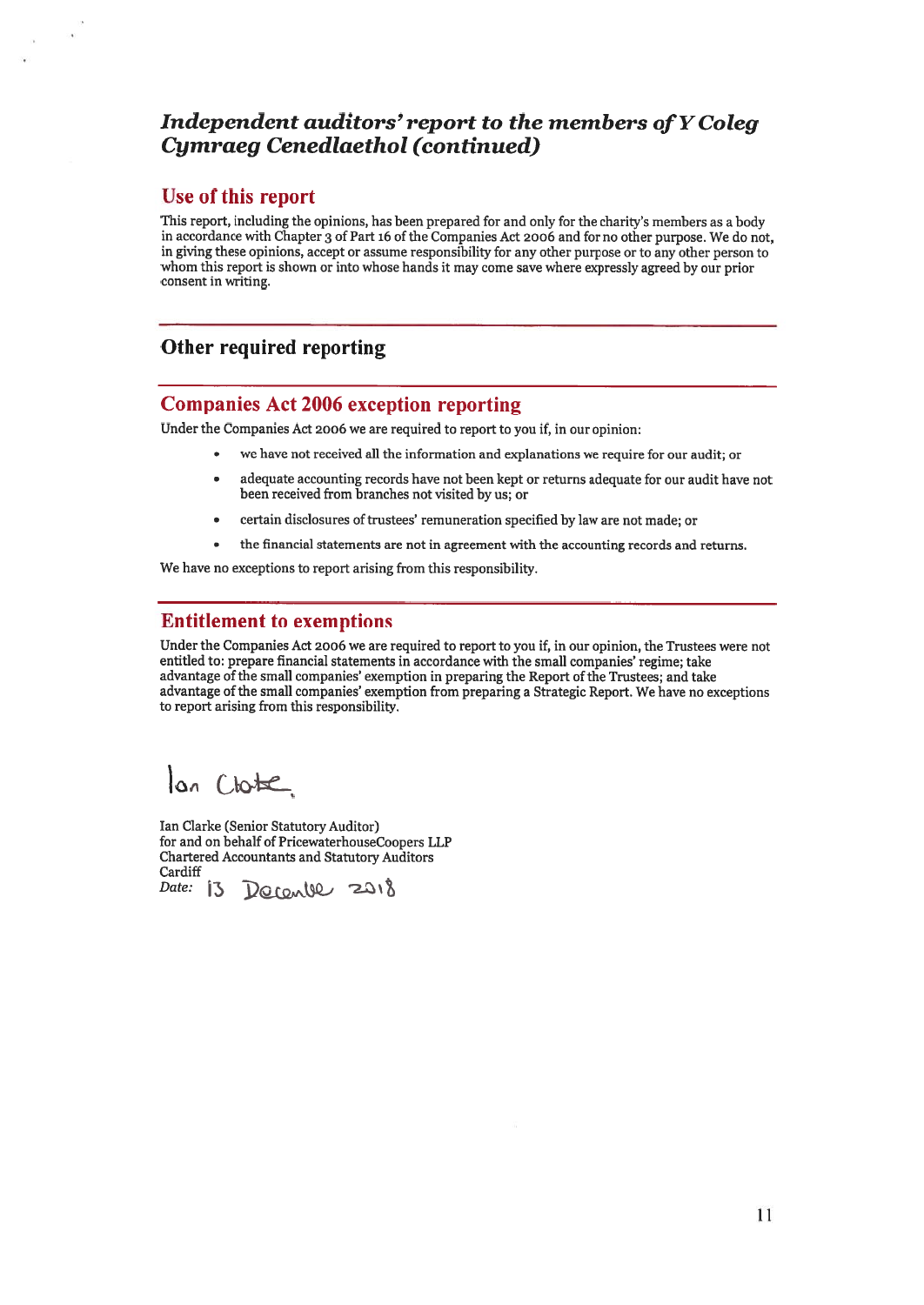### Statement of financial activities (including the income and expenditure account) for the year ended 31 March 2018

|                                                                      |             | Year ended<br>31 March | 8 months<br>ended<br>31 March |
|----------------------------------------------------------------------|-------------|------------------------|-------------------------------|
|                                                                      |             | 2018                   | 2017                          |
|                                                                      | <b>Note</b> |                        |                               |
| <b>Income</b>                                                        |             | £000                   | £000                          |
| Donations                                                            | 3           | 6,138                  | 5,977                         |
| Investment income                                                    |             | 5                      | 11                            |
| <b>Total incoming resources</b>                                      |             | 6,143                  | 5,988                         |
|                                                                      |             |                        |                               |
| <b>Expenditure</b>                                                   |             |                        |                               |
| <b>Charitable activities</b>                                         | 4           | (6, 172)               | (5,835)                       |
| <b>Total expenditure</b>                                             |             | (6, 172)               | (5,835)                       |
| Net (expense)/income for the year/period                             |             | (29)                   | 153                           |
|                                                                      |             |                        |                               |
| <b>Reconciliation of funds</b>                                       |             |                        |                               |
| Fund balances brought forward at the beginning of<br>the year/period |             | 2,903                  | 2,750                         |
| Fund balances carried forward at the beginning<br>of the year/period |             | 2,874                  | 2,903                         |

All gains and losses recognised in the year are included in the Statement of Financia **Activities** 

All incoming resources and resources expended are derived from continuing activities.

 $\frac{a}{m}$  ,  $\frac{a}{a}$ 

 $\mathcal{L}$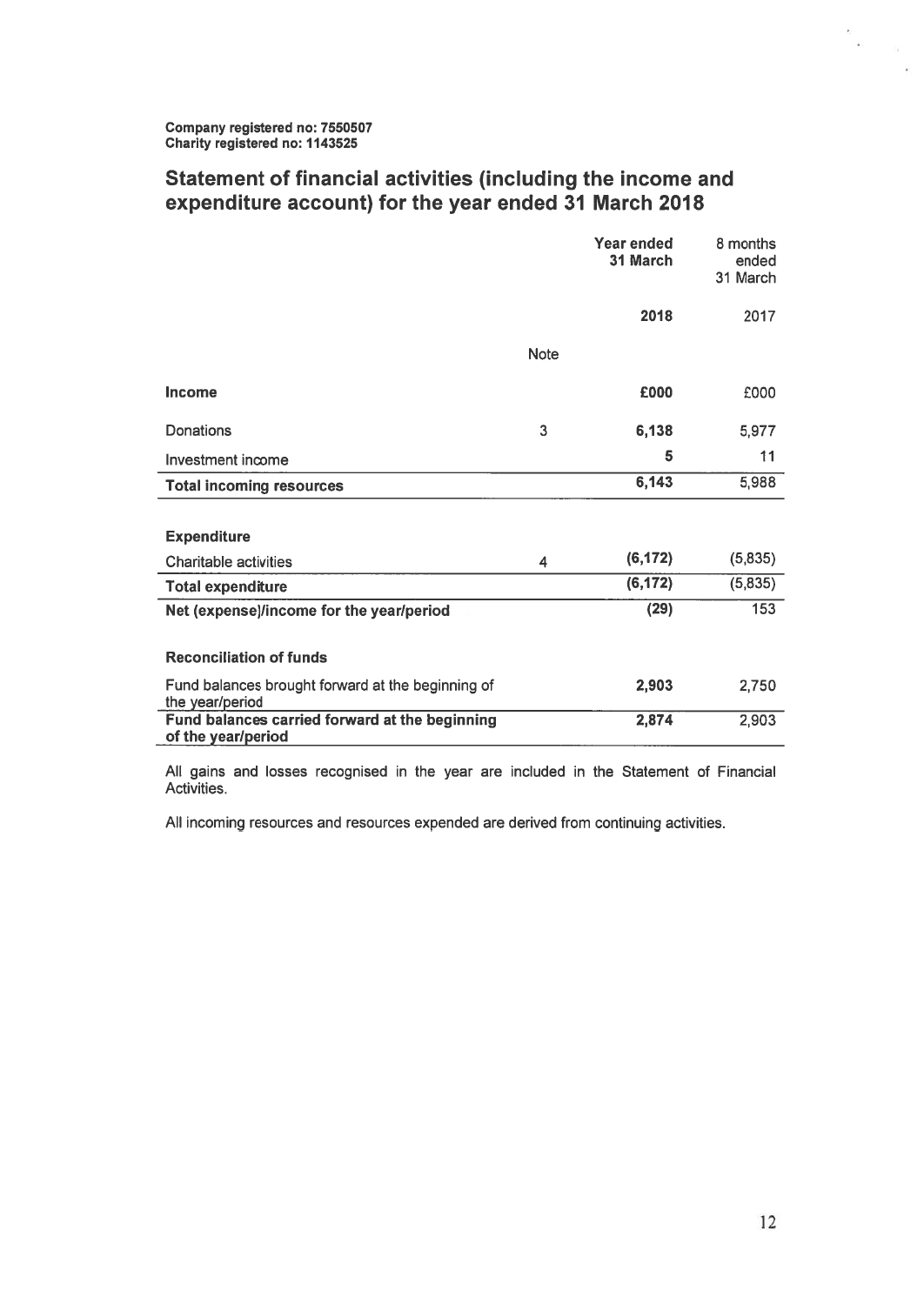### Balance sheet as at 31 March 2018

 $\frac{\partial}{\partial t} \frac{\partial}{\partial t} = \frac{\partial}{\partial t}$ 

|                                                 | <b>Note</b> | 31 March<br>2018 | 31 March<br>2017 |
|-------------------------------------------------|-------------|------------------|------------------|
|                                                 |             | £000             | £000             |
| <b>Fixed assets</b>                             |             |                  |                  |
|                                                 |             |                  |                  |
| Tangible assets                                 | 6           | 38               | 59               |
|                                                 |             |                  |                  |
| <b>Current Assets</b>                           |             |                  |                  |
| <b>Debtors</b>                                  | 7           | 204              | 41               |
| Cash at bank and in hand                        |             | 2,990            | 3,102            |
| <b>Total current assets</b>                     |             | 3,194            | 3,143            |
| Creditors: amounts falling due within one year  | 8           | (130)            | (46)             |
| <b>Net current assets</b>                       |             | 3,064            | 3,097            |
|                                                 |             |                  |                  |
| <b>Total assets less current liabilities</b>    |             | 3,102            | 3,156            |
| Pension provision                               | 9           | (228)            | (253)            |
| <b>Net assets</b>                               |             | 2,874            | 2,903            |
|                                                 |             |                  |                  |
| The funds of the charity                        |             |                  |                  |
| Total charity funds / unrestricted income funds |             | 2,874            | 2,903            |

The trustees have prepared the accounts in accordance with section 398 of the Companies Act 2006 and section 138 of the Charities Act 2011. These accounts are prepared in accordance with the special provisions of Part 15 of the Companies Act relating to small companies and constitute the annual accounts required by the Companies Act 2006 and are for circulation to members of the company.

The financial statements on pages 12 to 22 were approved by the Trustees and signed on their behalf by:

Dr Haydn E Edwards **Director** Date  $|3|x|$   $|8$ 

hymdddwmdr

The notes form par<sup>t</sup> of these financial statements.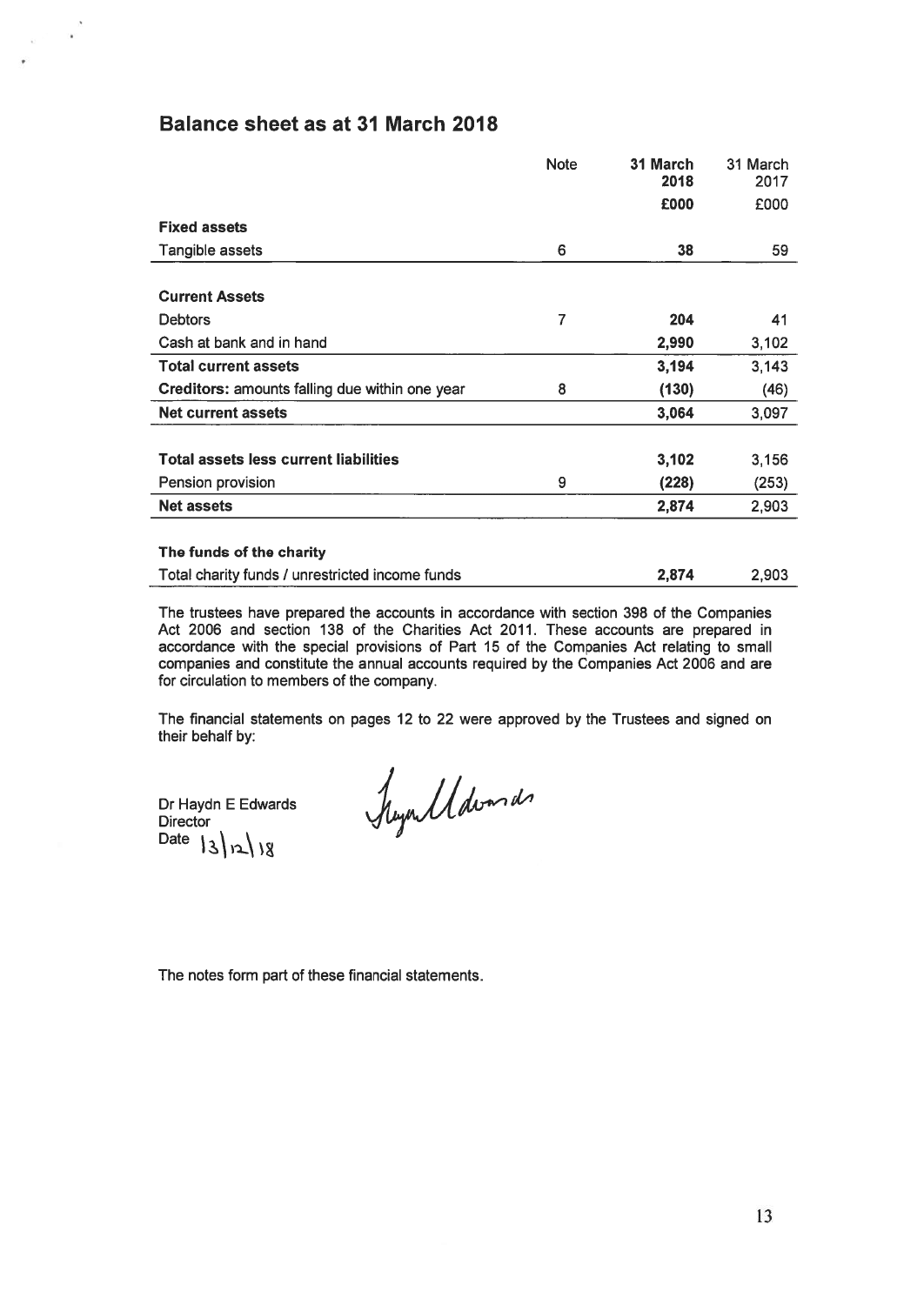### Statement of cash flows for the year ended 31 March 2018

|                                                                        | Year ended | 8 months<br>ended |
|------------------------------------------------------------------------|------------|-------------------|
|                                                                        | 31 March   | 31 March          |
|                                                                        | 2018       | 2017              |
|                                                                        | £000       | £000              |
|                                                                        |            |                   |
| Cash (used)/provided by operating activities (see<br>below)            | (106)      | 92                |
| <b>Cash flows from investing activities</b>                            |            |                   |
| Interest income                                                        | 5          | 11                |
| Purchase of tangible fixed assets                                      | (11)       | (36)              |
| <b>Cash used in investing activities</b>                               | (6)        | (25)              |
| (Decrease)/increase in cash and cash equivalents<br>in the year/period | (112)      | 67                |
| Cash and cash equivalents at the beginning of the<br>year/period       | 3,102      | 3,035             |
| Total cash and cash equivalents at the end of the<br>year/period       | 2,990      | 3,102             |

### Reconciliation of net movements in funds to net cash flow from operating activities

|                                                      | Year ended<br>31 March | 8 months<br>ended 31 |
|------------------------------------------------------|------------------------|----------------------|
|                                                      | 2018                   | March 2017           |
|                                                      | £000                   | £000                 |
|                                                      |                        |                      |
| Net movement in funds                                | (29)                   | 153                  |
| Add back depreciation charge                         | 27                     | 12                   |
| Add back loss on disposal of tangible assets         | 5                      |                      |
| Deduct interest income shown in investing activities | (5)                    | (11)                 |
| (Increase)/decrease in debtors                       | (163)                  | 40                   |
| Increase/(decrease) in creditors                     | 84                     | (47)                 |
| Movement in pension provision                        | (25)                   | (55)                 |
| Net cash (used)/provided by operating activities     | (106)                  | 92                   |

 $\ddot{\phantom{a}}$ 

 $\frac{1}{2}$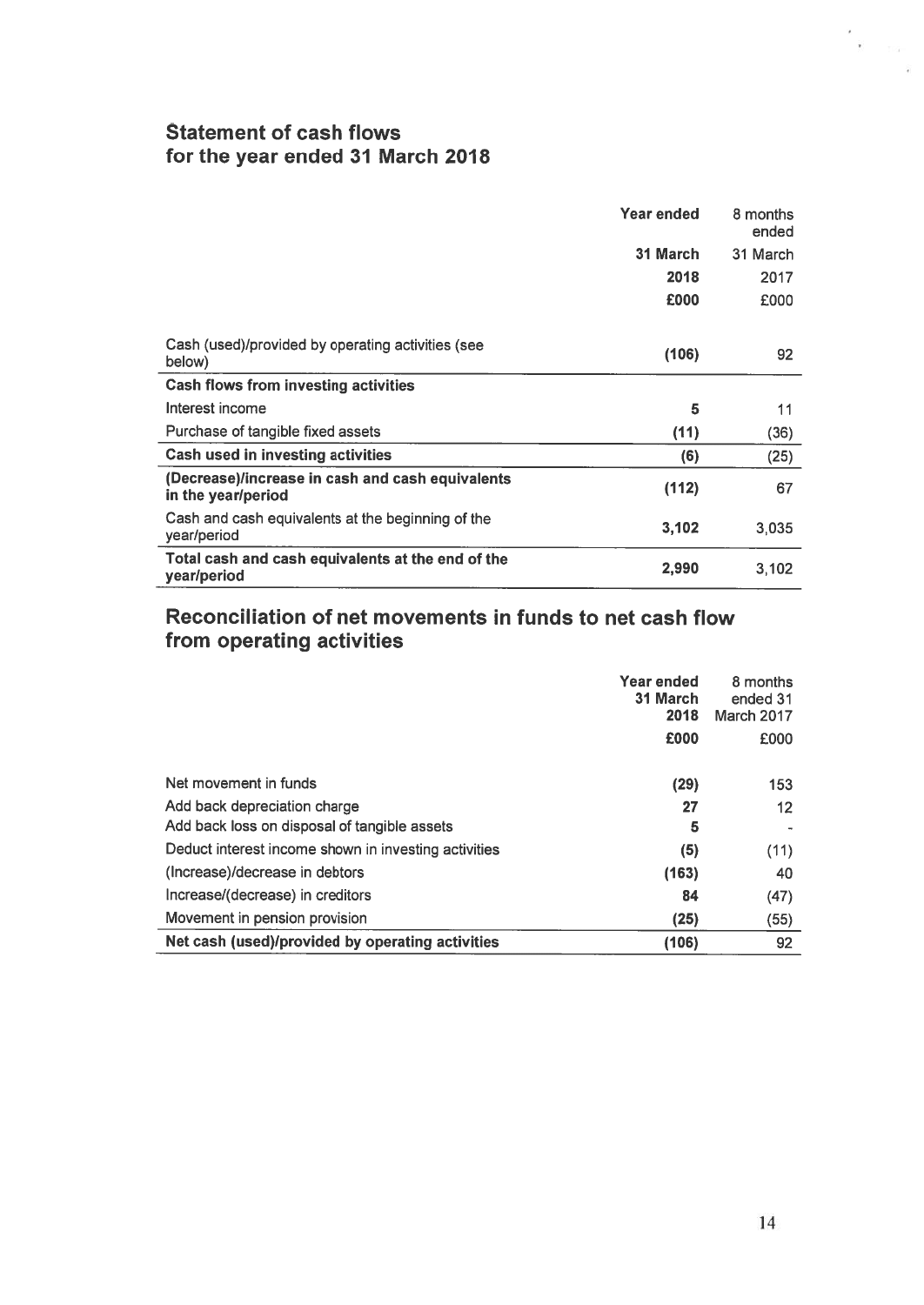### Notes to the financial statements for the year ended 31 March 2018

### 1 Statement of Accounting Policies

The principal accounting policies adopted, judgements and key sources of estimation uncertainty in the preparation of the financial statements are as follows:

#### (a) Basis of preparation

The financial statements have been prepared in accordance with Accounting and Reporting by Charities Statement of Recommended Practice applicable to charities preparing their accounts in accordance with the Financial Reporting Standard applicable in the UK and Republic of Ireland (FRS1O2) (effective 1 January 2015) — Charities SORP (FRS1O2), the Financial Reporting Standard applicable in the UK and Republic of Ireland (FRS1O2) and the Companies Act 2006.

#### (b) Taxation

 $\chi$  in , and

As <sup>a</sup> registered charity, the charity is generally exemp<sup>t</sup> from corporation tax under sections 466 to 493 Corporation Tax Act 2010, provided the income arising is applied for charitable purposes. Section 256 TCGA 1992 also provides an exemption from tax on capital gains, provided the gains are applied for charitable purposes. No tax charge arises in the year.

#### (c) Income and recognition policies

Items of income are recognised and included in the accounts when all of the following criteria are met:

- •The Charity has entitlement to the funds;
- • Any performance conditions attached to the item(s) of income have been met or are fully within the control of the charity:
- •There is sufficient certainty that receipt of the income is considered probable; and
- •The amount can be measured reliably.

### (d) Interest receivable

Interest on funds held on deposit is included when receivable and the amount can be measured reliably by the charity; this is normally upon notification of the interest paid or payable by the Bank.

#### (e) Fund accounting

Unrestricted funds are available to spend on activities that further any of the purposes of charity.

### (f) Expenditure

Expenditure is recognised once there is <sup>a</sup> legal or constructive obligation to make <sup>a</sup> paymen<sup>t</sup> to <sup>a</sup> third party, it is probable that settlement will be required and the amount of the obligation can be measured reliably. Expenditure is classified under the following activity headings:

- Expenditure on charitable activities including the costs of educational activities undertaken to further the purposes of the charity and their associated suppor<sup>t</sup> costs; and
- •Other expenditure represents those items not falling into any other heading.

### (g) Allocation of suppor<sup>t</sup> costs

Support costs are those functions that assist the work of the charity but do not directly undertake charitable activities. Support costs include back office costs, finance personnel, payroll and governance costs which suppor<sup>t</sup> the educational activities. The bases on which suppor<sup>t</sup> costs have been allocated are set out in note 4.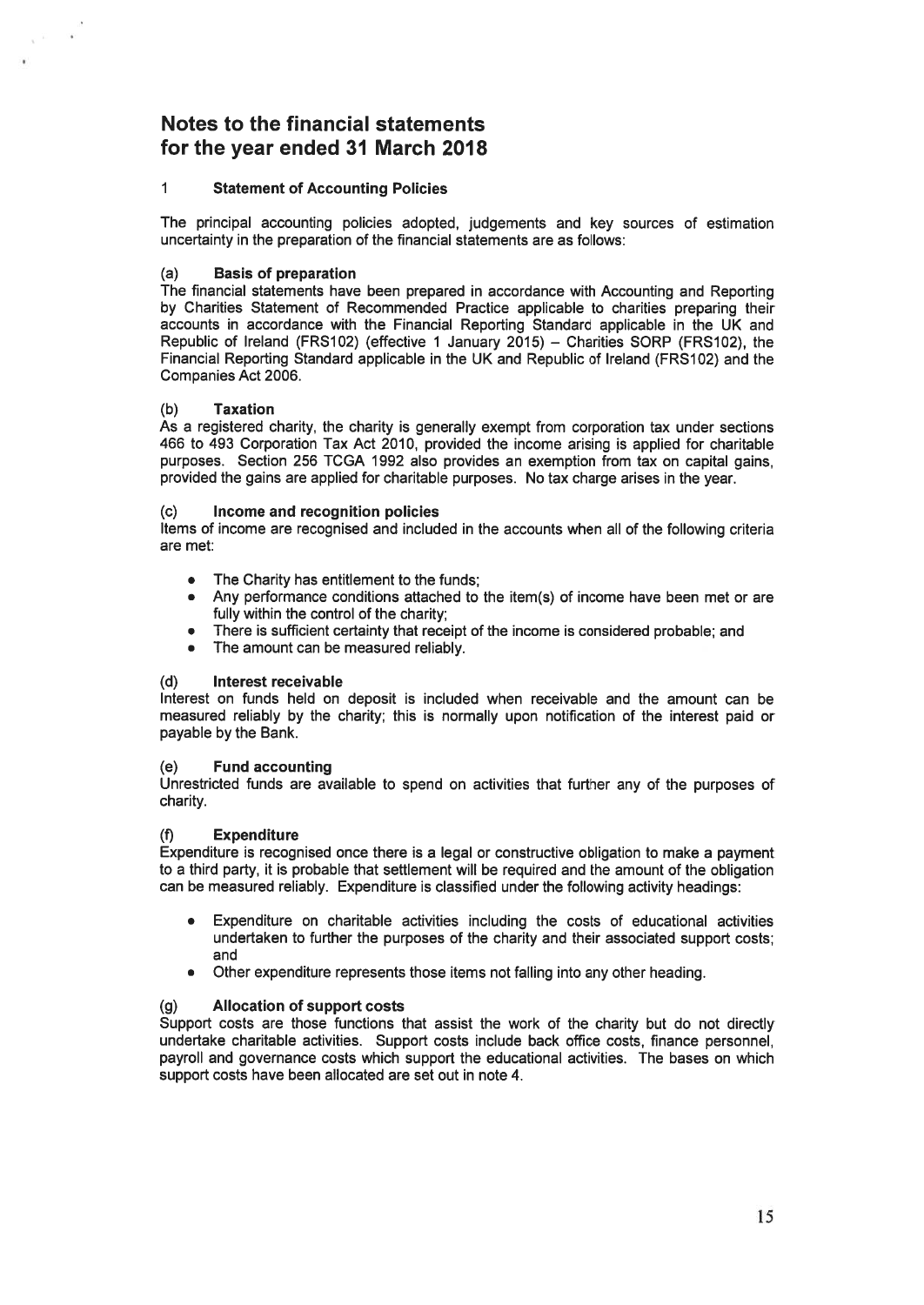### (h) Tangible fixed assets

Fixed assets are capitalised at cost and are depreciated over their estimated useful economic lives on a straight line basis as follows:

#### Annual rate

| Office equipment   | 10-25% |
|--------------------|--------|
| Computer equipment | 33%    |

### (i) Debtors

Trade and other debtors are recognised at the settlement amount. Prepayments are valued at the amount prepaid after taking account of any trade discounts due

### (j) Cash at bank and in hand

Cash at bank and cash in hand includes cash and short term highly liquid investments with <sup>a</sup> short maturity of three months or less from the date of acquisition or opening of the deposit or similar account.

### (k) Creditors and provisions

Creditors and provisions are recognised where the charity has <sup>a</sup> presen<sup>t</sup> obligation resulting from <sup>a</sup> pas<sup>t</sup> event that will probably result in the transfer of funds to <sup>a</sup> third party and the amount due to settle the obligation can be measured or estimated reliably. Creditors and provisions are normally recognised at their settlement amount after allowing for any trade discounts due.

#### **Financial instruments**

The company only has financial assets and financial liabilities of <sup>a</sup> kind that qualify as basic financial instruments. Basic financial instruments are initially recognised at transaction value and subsequently measured at their settlement value.

### (m) Pension schemes

The principal defined benefit pension scheme for the Coleg's staff is the Universities Superannuation Scheme (USS). The scheme is <sup>a</sup> funded defined benefit scheme and is contracted out of the State Earnings-Related Pension Scheme until 31 March 2016. The funds are actuarially valued every three years by <sup>a</sup> professionally qualified actuary using either the aggregate method or the attained age method with the rates of contribution payable being determined by the scheme's trustees on the advice of the actuary.

The USS is <sup>a</sup> multi-employer scheme for which it is not possible to identify the assets and liabilities to Coleg members due to the mutual nature of the scheme and therefore this scheme is accounted for as <sup>a</sup> defined contribution retirement benefit scheme.

A liability is recorded within provisions for any contractual commitment to fund pas<sup>t</sup> deficits within the USS scheme.

 $\mathcal{L}$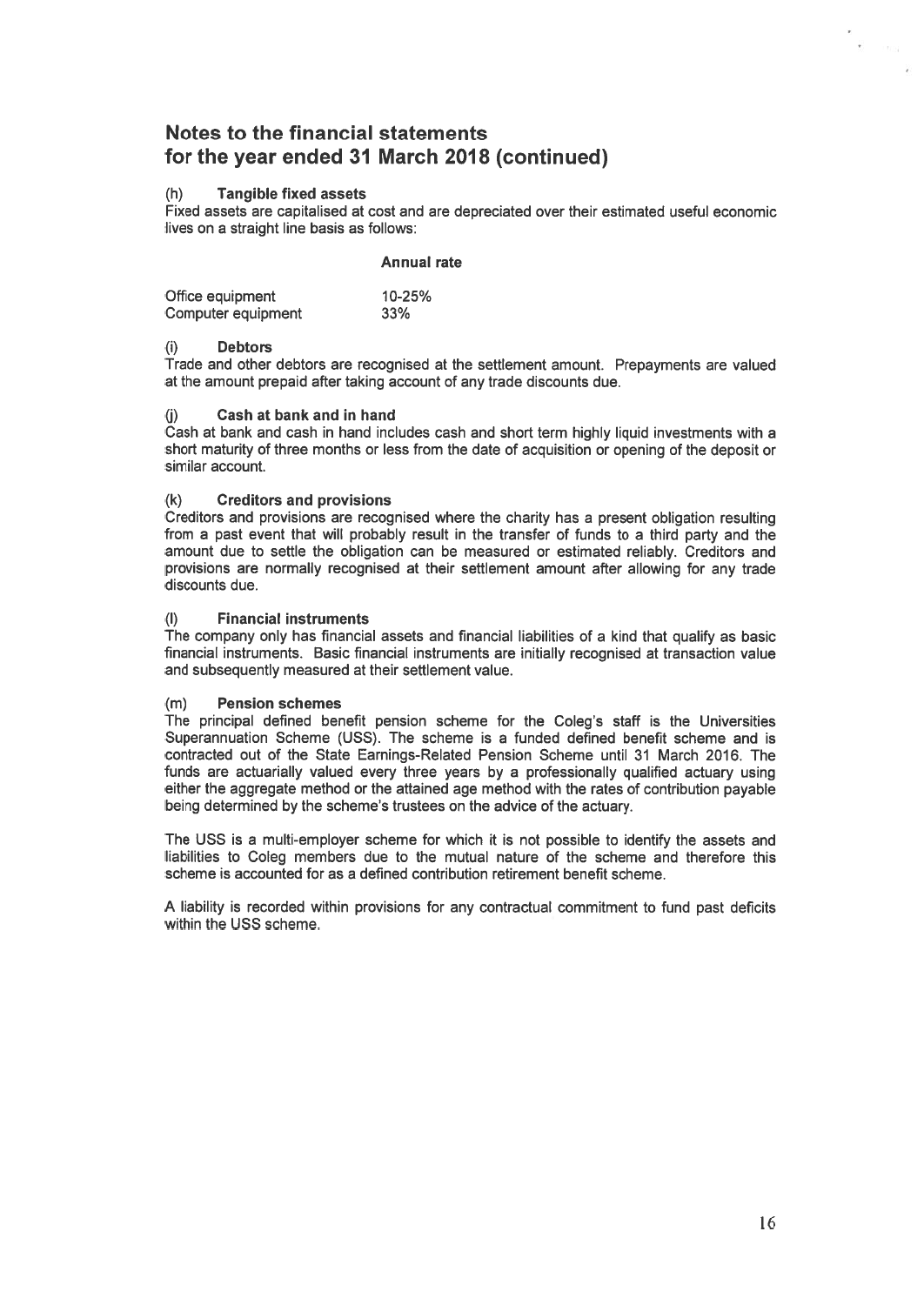#### (m) Pension schemes (continued)

 $\sqrt{m_{\rm e}^2/m_{\rm e}^2}$ 

#### Significant estimates and judgements

Significant estimates and judgements used in the preparation of this financial information were as follows:

(i) Retirement benefit obligations

The USS is accounted for as <sup>a</sup> defined contribution scheme as insufficient information is available to use defined benefit accounting. However, as the Coleg is contractually obliged to pay contributions into the USS to fund pas<sup>t</sup> deficits, this obligation is provided for on the balance sheet.

The deficit recovery plan pu<sup>t</sup> in place by the USS sets out the proportion of annual contributions that relate to pas<sup>t</sup> deficit recovery, and the period for which these are committed. These committed deficit contributions are re-assessed with each triennial valuation of the scheme, and form the basis of the provision, together with assumptions on appropriate inflation and discount factors. The reasonableness of these assumptions impact the level of the provision.

#### 2 Legal status of the Charity

The Charity is <sup>a</sup> company limited by guarantee and has no share capital. In the event of the Charity being wound up, the liability in respec<sup>t</sup> of the guarantee is limited to £10 per member.

#### 3 Incoming Resources from charitable activities

#### Donations

| Year                                 | 8 month  |
|--------------------------------------|----------|
| ended 31                             | period   |
| <b>March</b>                         | ended    |
|                                      | 31 March |
| 2018                                 | 2017     |
| £000                                 | £000     |
| Welsh Government grants<br>5,400     |          |
| 330<br><b>Funding Council grants</b> | 5,766    |
| Other income<br>408                  | 211      |
| Total<br>6,138                       | 5,977    |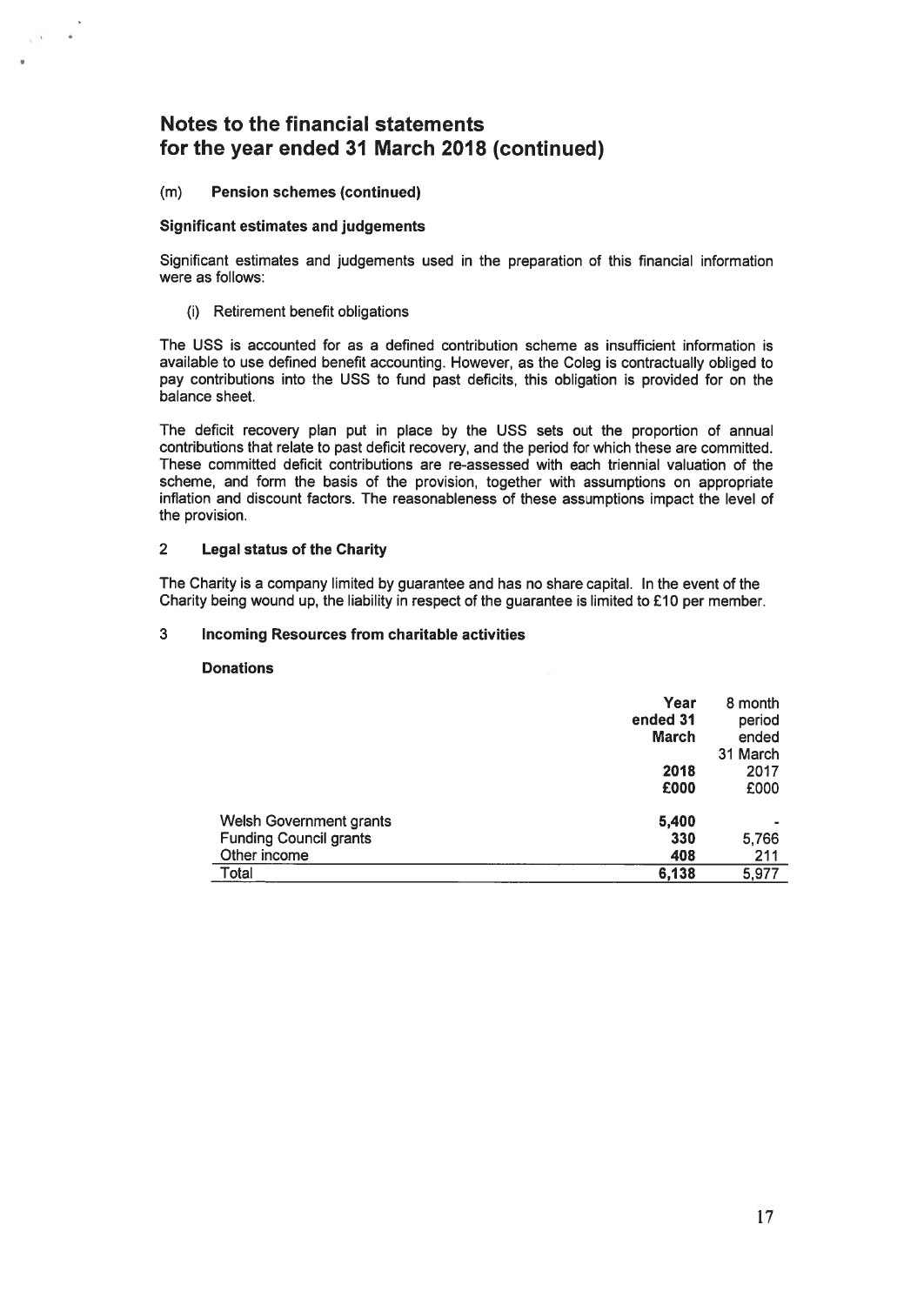#### 4 Analysis of expenditure

The key items of expenditure are as follows:

|                                      | Year     | 8 month      |
|--------------------------------------|----------|--------------|
|                                      | ended    | period ended |
|                                      | 31 March | 31 March     |
|                                      | 2018     | 2017         |
|                                      | £000     | £000         |
| <b>Charitable activities</b>         |          |              |
| <b>Funding of Education projects</b> | 4,460    | 4,747        |
| Coleg employment costs - direct      | 447      | 228          |
|                                      | 541      |              |
| Coleg employment costs - support     |          | 348          |
| Governance costs                     | 50       | 38           |
| Support costs                        | 674      | 474          |
|                                      | 6,172    | 5,835        |
|                                      |          |              |
|                                      | Year     | 8 month      |
|                                      | ended    | period ended |
|                                      | 31 March | 31 March     |
|                                      | 2018     | 2017         |
|                                      | £000     | £000         |
| <b>Support costs</b>                 |          |              |
| Marketing and communications         | 171      | 98           |
| Training                             | 68       | 39           |
|                                      | 246      | 141          |
| Network agreement costs              |          |              |
| Rent                                 | 99       | 57           |
| Administration                       | 90       | 139          |
|                                      | 674      | 474          |

Costs are allocated to suppor<sup>t</sup> costs based on an analysis of the purpose for which the costs were incurred.

|                         | Year     | 8 month      |
|-------------------------|----------|--------------|
|                         | ended    | period ended |
|                         | 31 March | 31 March     |
|                         | 2018     | 2017         |
|                         | £000     | £000         |
| <b>Governance costs</b> |          |              |
| <b>External audit</b>   | 14       | 13           |
| Internal audit          | $12 \,$  | 6            |
| Trustee meetings        | 24       | 19           |
|                         | 50       | 38           |

Resources expended include the following costs:

|                        | Year     | 8 month      |
|------------------------|----------|--------------|
|                        | ended    | period ended |
|                        | 31 March | 31 March     |
|                        | 2018     | 2017         |
|                        | £000     | £000         |
| Depreciation           | 27       | 12           |
| Auditors' remuneration | 14       | 13           |

 $\ddot{\epsilon}$ 

 $\overline{r}$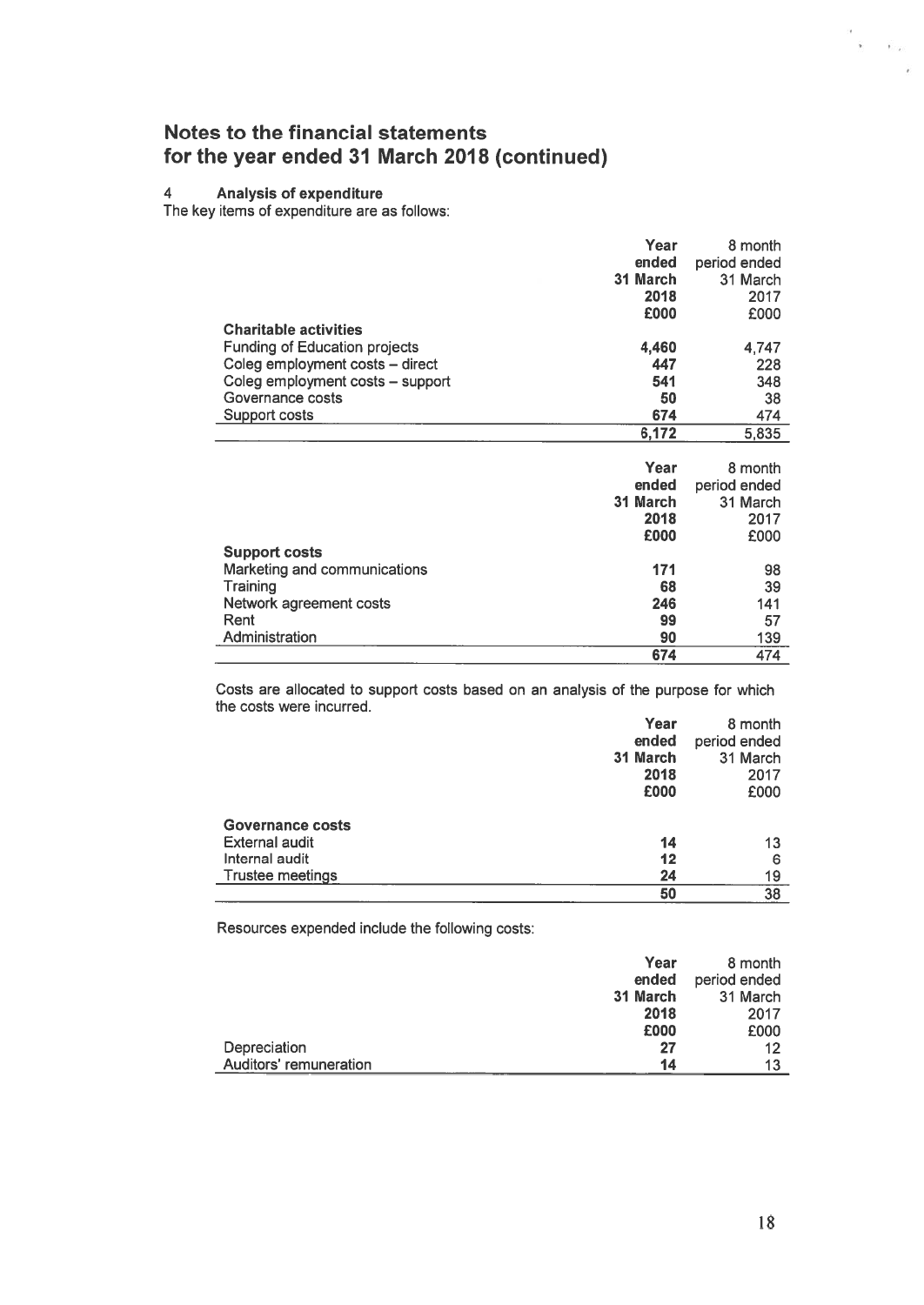### 5 Analysis of staff costs and trustees' remuneration and expenses

Trustees received no emoluments during the year (period ended 31 March 2017: £niI). Expenses of £23,646 (period ended 31 March 2017: £19,477) have been paid to the trustees. Expenses were paid to 7 trustees (period ended 31 March 2017: 7).

#### Staff costs

 $\ddot{}$  $\frac{1}{\sqrt{2}}$  ,  $\frac{1}{\sqrt{2}}$ 

> The average monthly number of persons employed by the Coleg during the year was 23 (period ended 31 March 2017: 22).

|                           | Year ended<br>31 March | 8 month<br>period<br>ended<br>31 March |
|---------------------------|------------------------|----------------------------------------|
|                           | 2018                   | 2017                                   |
|                           | £000                   | £000                                   |
| <b>Wages and salaries</b> | 763                    | 488                                    |
| Social security costs     | 81                     | 52                                     |
| Other pension costs       | 119                    | 36                                     |
|                           | 988                    | 576                                    |

Set out below are details of employees with salaries in excess of £60,000:

|                     | <b>Year ended</b><br>31 March | 8 month<br>period<br>ended<br>31 March |
|---------------------|-------------------------------|----------------------------------------|
|                     | 2018                          | 2017                                   |
|                     |                               | Pro rata                               |
|                     | <b>Number</b>                 | Number                                 |
| $£70,000 - £80,000$ | 4                             |                                        |
|                     |                               |                                        |

#### 6 Tangible fixed Assets

|                                 | <b>Office</b><br>equipment | <b>Computer</b><br>equipment | <b>Total</b> |
|---------------------------------|----------------------------|------------------------------|--------------|
|                                 | £000                       | £000                         | £000         |
| Cost                            |                            |                              |              |
| At 1 April 2017                 | 52                         | 146                          | 198          |
| <b>Additions</b>                | 3                          | 8                            | 11           |
| <b>Disposals</b>                | (5)                        |                              | (5)          |
| <b>At 31 March 2018</b>         | 50                         | 154                          | 204          |
|                                 |                            |                              |              |
| <b>Accumulated depreciation</b> |                            |                              |              |
| At 1 April 2017                 | 33                         | 106                          | 139          |
| Charge for the year             | 8                          | 19                           | 27           |
| <b>At 31 March 2018</b>         | 41                         | 125                          | 166          |
| Net book value                  |                            |                              |              |
| <b>At 31 March 2018</b>         | 9                          | 29                           | 38           |
| At 31 March 2017                | 19                         | 40                           | 59           |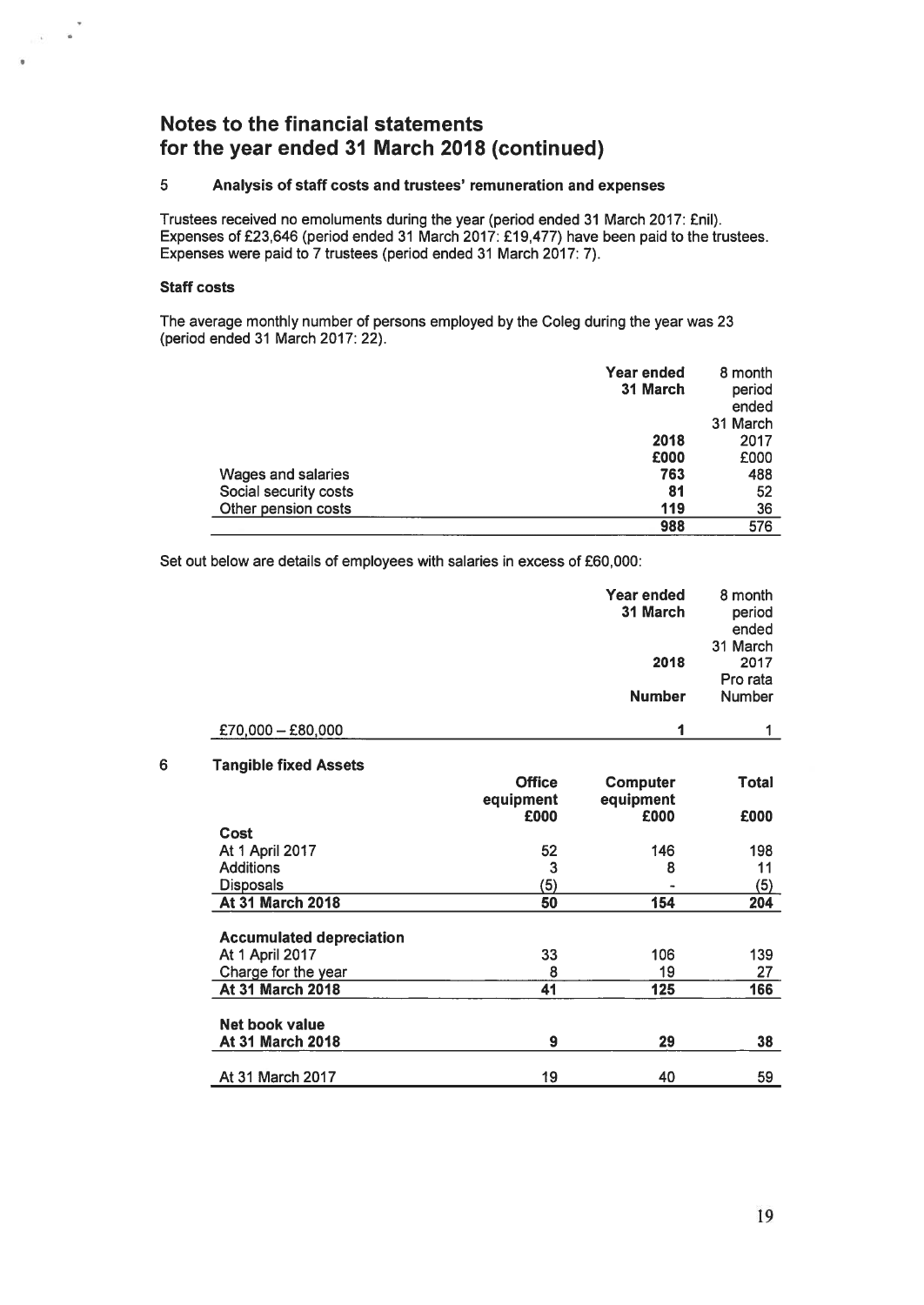#### 10010420453641Trade debtors Prepayments and accrued income 31 March 2018£00031 March 2017 £000Creditors: amounts falling due within one year **31 March** 31 31 March 2018 2017£000 £000Trade creditors $52$  12Other tax and social security **21** 19 Accruals

 $\sim$  57

130 and 2012 and 2013 and 2013 and 2013 and 2013 and 2013 and 2013 and 2013 and 2013 and 2013 and 2013 and 201

#### 9Pension provision

**Total** 

**Debtors** 

|                         | Obligation |
|-------------------------|------------|
|                         | to fund    |
|                         | deficit on |
|                         | <b>USS</b> |
|                         | pension    |
|                         | £000       |
| At 1 April 2017         | 253        |
| Reduction in provision  | (25)       |
| <b>At 31 March 2018</b> | 228        |

### USS deficit

Ĭ.

7

8

The obligation to fund the pas<sup>t</sup> deficit on the University's Superannuation Scheme (USS) arises from the contractual obligation with the pension scheme for total payments relating to benefits arising from pas<sup>t</sup> performance. Management have assessed future employees within the USS scheme and salary paymen<sup>t</sup> over the period of the contracted obligation in assessing the value of this provision.

#### 10Related party transactions

During the year, the following transactions were undertaken with related parties:

- $\bullet$  An amount of £4,460,000 (period ended 31 March 2017: £4,747,000) was paid to Higher Education Institutions in order to fund educational activities in those institutions.
- **The employee benefits of the Coleg's key management were £328,000 (period ended** 31 March 2017: £198,000).

 $7$  15

 $\tilde{b}$ 

130 46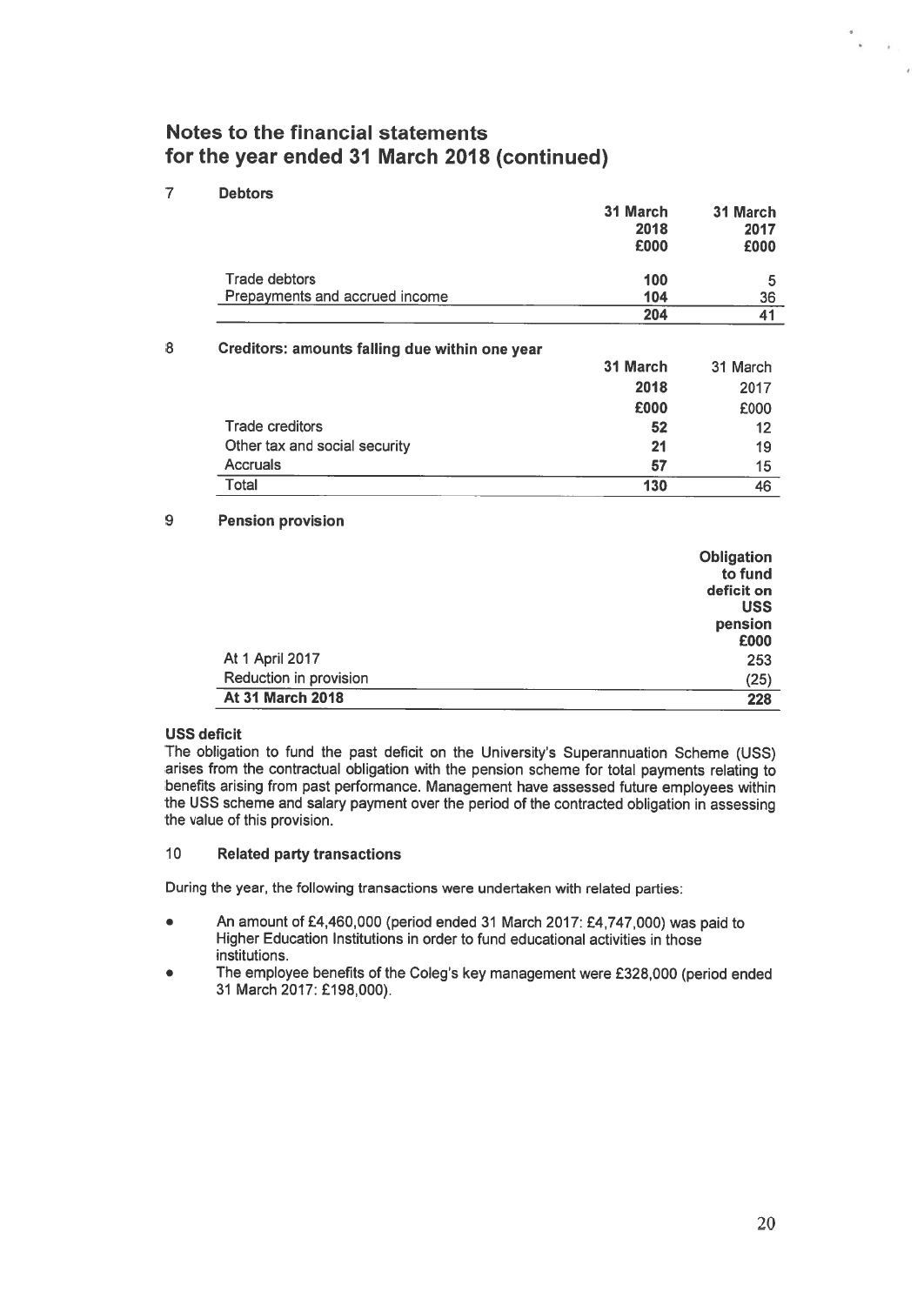#### 11 Company limited by guarantee

The Coleg is <sup>a</sup> company limited by guarantee and accordingly does not have <sup>a</sup> share capital.

The company guarantors are the following institutions:

- Aberystwyth University
- Bangor University
- Cardiff University

 $\sqrt{s}$  and  $\pi$ 

- University of South Wales
- Glyndir University
- Swansea University
- Cardiff Metropolitan University
- University of Wales Trinity St David
- The Open University

Each member's liability is limited to £10, namely the sum which each member undertakes to contribute to the Coleg's assets should it be wound up whilst they are <sup>a</sup> member or within <sup>a</sup> year of the end of their membership, in order to:

- (a) pay the Coleg's debts and liabilities which occurred whilst they were still <sup>a</sup> member,
- (b) pay the costs, charges and expenses of winding up, and
- (c) adapt the rights of those contributors amongs<sup>t</sup> each other.

#### 12 Pension scheme

The Universities Superannuation Scheme (USS) is the main scheme covering staff, which provides benefits based on final pensionable salary for Final Salary members (now closed to new entrants) and Career Revalued Benefits (CRB) for new entrants since 2011. The assets of the scheme are held in <sup>a</sup> separate fund administered by the trustee, Universities Superannuation Limited.

Because of the mutual nature of the scheme, the scheme's assets are not hypothecated to the Coleg and individual institutions and <sup>a</sup> scheme-wide contribution is set. The Coleg is therefore exposed to actuarial risks associated with other institutions' employees and is unable to identify its share of the underlying assets and liabilities of the scheme on <sup>a</sup> consistent and reasonable basis and therefore, as required by FRS1O2, accounts for the scheme as if it were <sup>a</sup> defined contribution scheme.

As <sup>a</sup> result, the amount charged to the income and expenditure account represents the contributions payable to the scheme in respec<sup>t</sup> of the accounting period. However, under Charities SORP (FRS1O2), <sup>a</sup> liability is also recorded within provisions for any contractual commitment to fund pas<sup>t</sup> deficits within the USS. Movements in this provision can also give rise to charges to the income and expenditure account as shown in note 9 above.